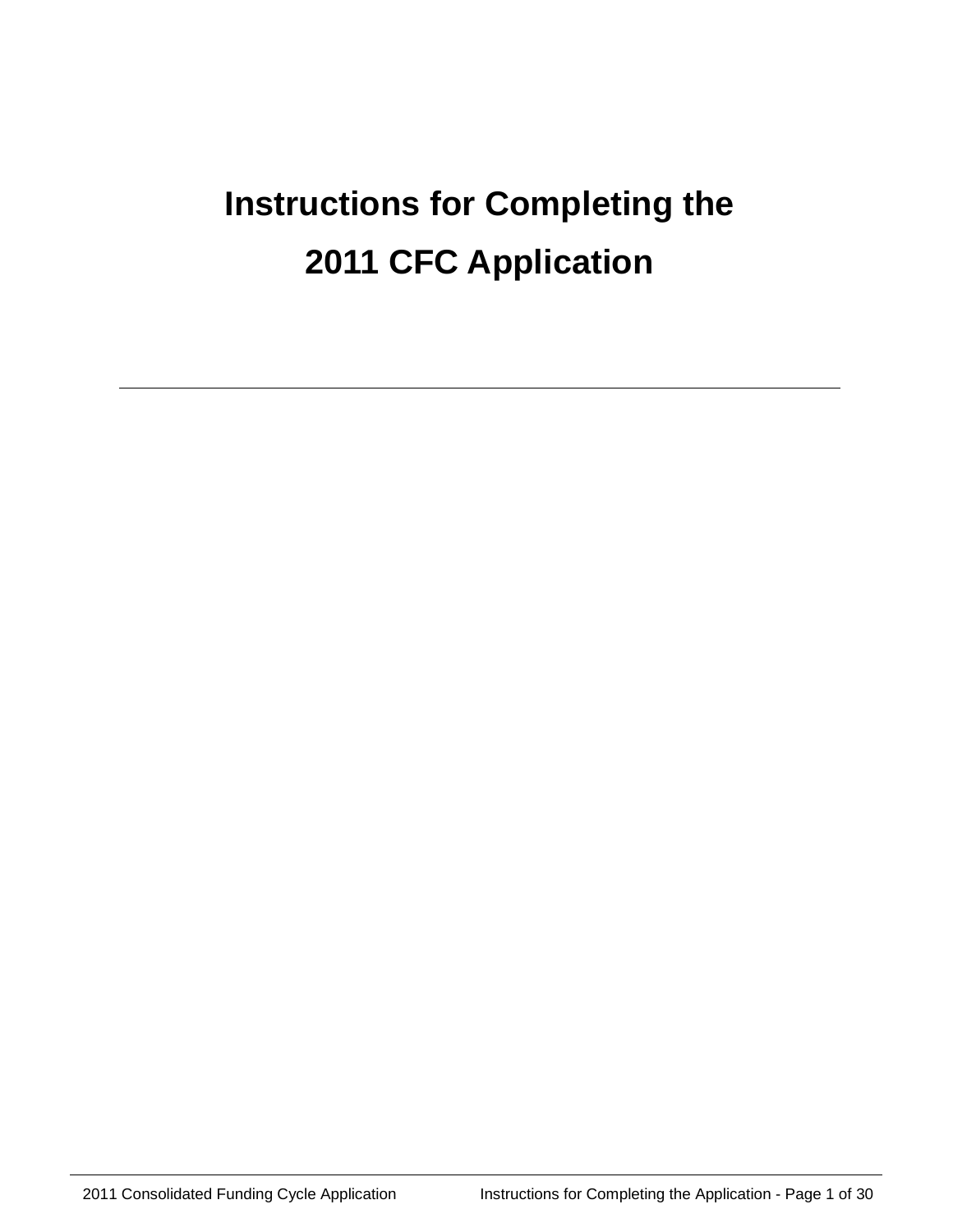# **INTRODUCTION**

This Instructions Section will help you through the most complicated parts of the CFC application.

Here you will find directions for the tables, forms and questions in the application. Please read the instructions for each section before you begin.

These instructions do not address every page of the application, but you must complete and submit all information about your project.

Read the Application Overview for more information about the requirements of each funding source.

Note: If a page of the application does not apply to your project, write "N/A" on the page and submit it with your application. If an entire section of the application does not apply to your project, do not submit it.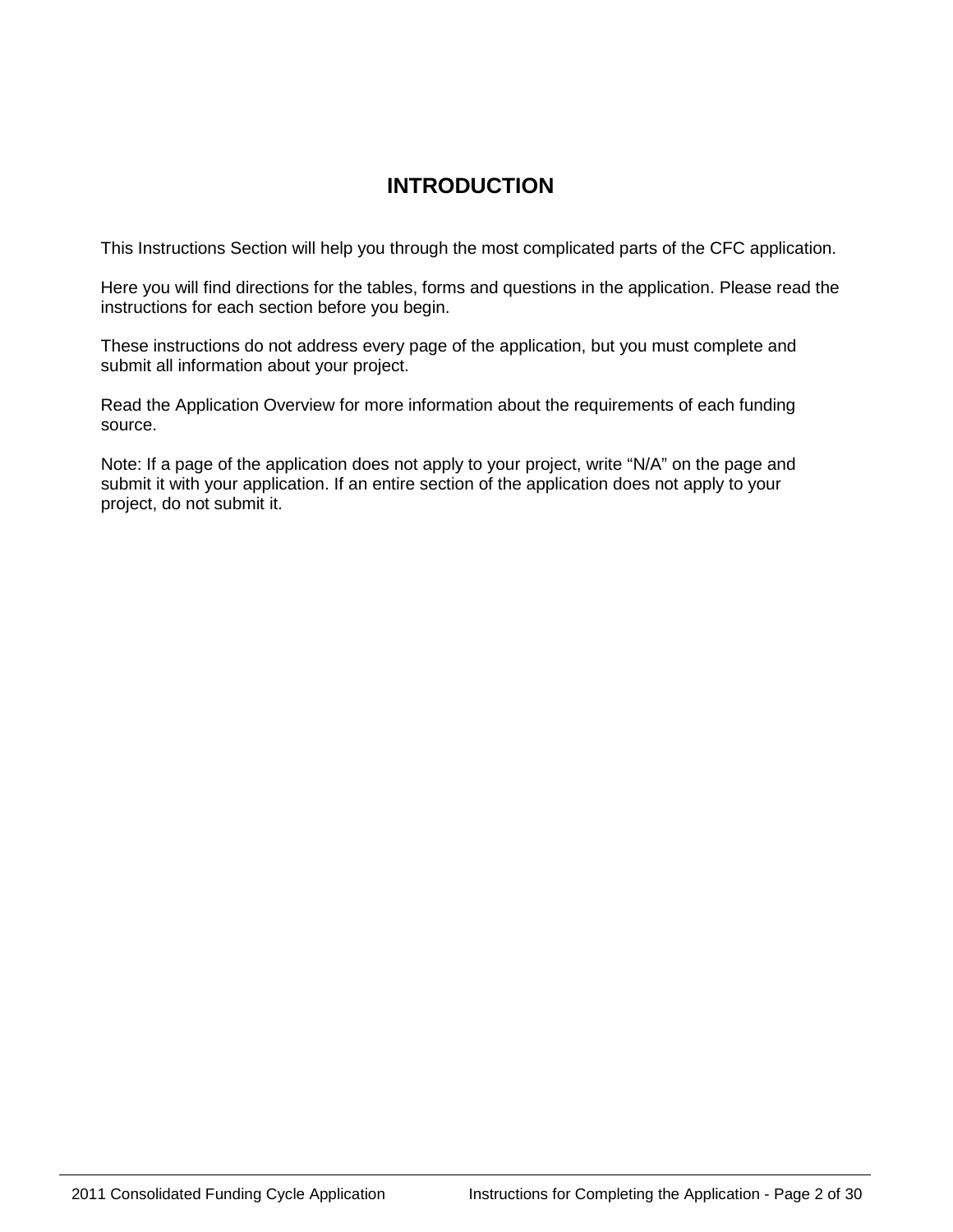# **INSTRUCTIONS FOR COMPLETING THE APPLICATION**

About attachments:

OHCS designed the CFC application to provide the reviewer with all needed information while limiting the amount of narrative responses and supportive materials the applicant must submit.

Do not submit documents that OHCS has not requested. Answer all questions completely and succinctly.

# **PART 1: SUBMITTAL DOCUMENTS**

### **AUTHORIZATION AND ACCEPTANCE FORM**

You must include the Authorization and Acceptance Form. The person(s) who has/have authority over the terms in the Authorization and Acceptance Form, and the sponsor entity's owner or board chair (if applicable) must sign the form

### **BOARD OF DIRECTORS RESOLUTION**

Many non-profit bylaws require the Board of Directors to adopt a resolution in support of a funding application. If your organization has such a requirement, include a copy of that Resolution. If not, include a statement why a resolution is not applicable. OHCS has provided a sample resolution. If you chose to use a different format, ensure it includes all of the information in the OHCS sample

### **APPLICATION SUBMITTAL CHECKLIST**

The Application Submittal Checklist will help you determine what documents you must submit and where they should be in the application. Include the completed Application Submittal Checklist with your application. Every page of the application should appear in the same order that it appears in the checklist. Number all pages of the application and note the numbers on the checklist.

Feel free to use the checkboxes to track items as you complete them.

### **APPLICATION AND CHARGE TRANSMITTAL**

Carefully complete the charge calculations on the Charge Transmittal and **attach your check** to the transmittal page. Payments are non-refundable.

# **PART 2: THRESHOLD**

## **Any application missing these pieces of information will not be eligible for funding in the 2011 CFC.**

### **ZONING**

All applications must include a zoning certification form, even if the project is solely acquisition or rehabilitation. OHCS has designed a Zoning Certification Form to be used to document the zoning status of the property. The department will not accept **zoning approval in any other format** The City or County staff responsible for determination of issues related to comprehensive planning and zoning must sign the Zoning Certificate. OHCS will not accept an application without the certification or if it is incomplete or inappropriately signed. For example, an excerpt from the zoning code is not acceptable as zoning confirmation.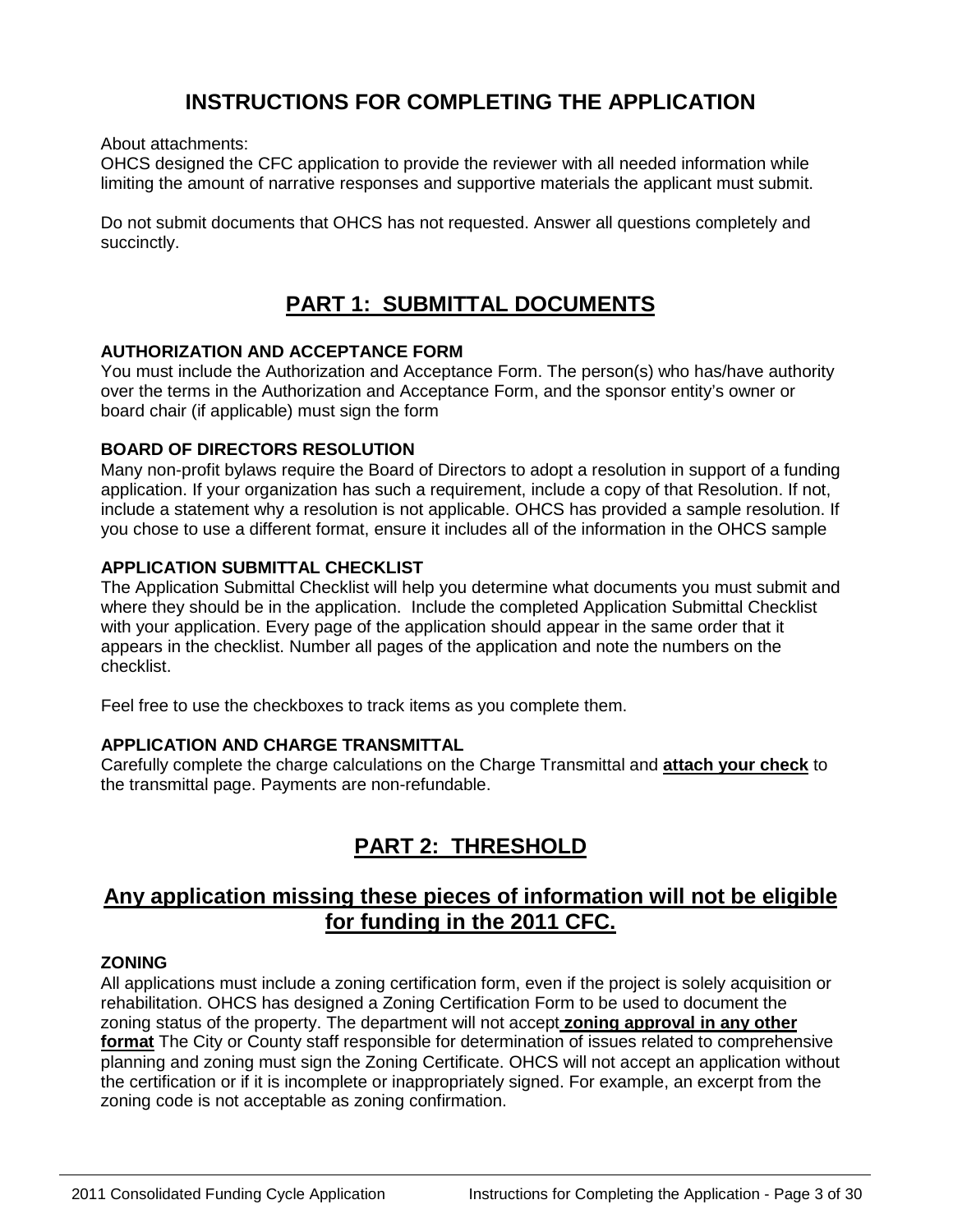- **OHCS will not accept application for projects that require zone changes or annexations and will not meet threshold.**
- The original of the Certificate must be placed in the original application.

### **VERIFICATION OF SITE CONTROL**

Complete the table and attach evidence of site control. The Application Submittal and Review Process section contains a discussion of acceptable site control verification. If you do not yet own the property, be sure to submit all extension documents, amendments and/or addendums to your original documents.

Under certain limited circumstances, OHCS Administration may review site control exceptions before you submit your application. Send requests for advance approval through your RAD. The Housing Division Administrator can receive exception requests no less than two weeks before the CFC application deadline. If the department allows the exception, OHCS will send an approval letter for inclusion in this section of the application.

### **SUBMISSION OF OHCS/PHB PHYSICAL CONDITONS SURVEY**

Applicants applying in the 2011 CFC round are *required* to have completed the physical conditions survey for all OHCS, Portland Housing Bureau (PHB) financed projects in the applicants portfolio with the exception of group homes or projects with only OAHTC or Trust Fund as a funding source. OHCS sent the official notice of this requirement to partners on October 19, 2010. The sponsor must have completed and submitted to the Department in order to apply in this CFC round. Contact your RAD for details or an exception request.

### **OHCS ENVIRONMENTAL REVIEW CHECKLIST**

You must complete the OHCS Environmental Review Checklist. If an application involves more than one land parcel, complete a Review Checklist for each parcel.

Project sponsors must complete the Environmental Review Checklist prior to the RAD's site visit. The RAD will review information on the checklist during the site review. The Environmental Review Checklist must be signed by both the applicant and the RAD, or the checklist will be considered incomplete and the application will not meet Threshold requirements.

Applicants must contact their RAD to set an appointment for a site visit. The deadline for scheduling the site visit is published in the Application Overview section. If you do not contact the RAD before the deadline, the RAD has no obligation to view the project site or sign the Review Checklist.

OHCS will use the Vicinity Map for both the environmental and architectural reviews. The map must include the scale. Mark the site location on the map, as well as a number of amenities and natural locales (parks, etc). See the SITE/AREA MAPS portion of the Environmental Review Checklist for details.

If you already have the results of an environmental Phase 1, engineering, soils or other study, please submit the summary pages. Do not submit the whole report. Such reports are not a Threshold requirement.

### **ARCHITECTURAL THRESHOLD**

Describe the overall characteristics of the project and the target population in three to five sentences. Please do not include all elements of the project. OHCS will not score this description, but will provide information for the reviewer. Examples of optimum responses are: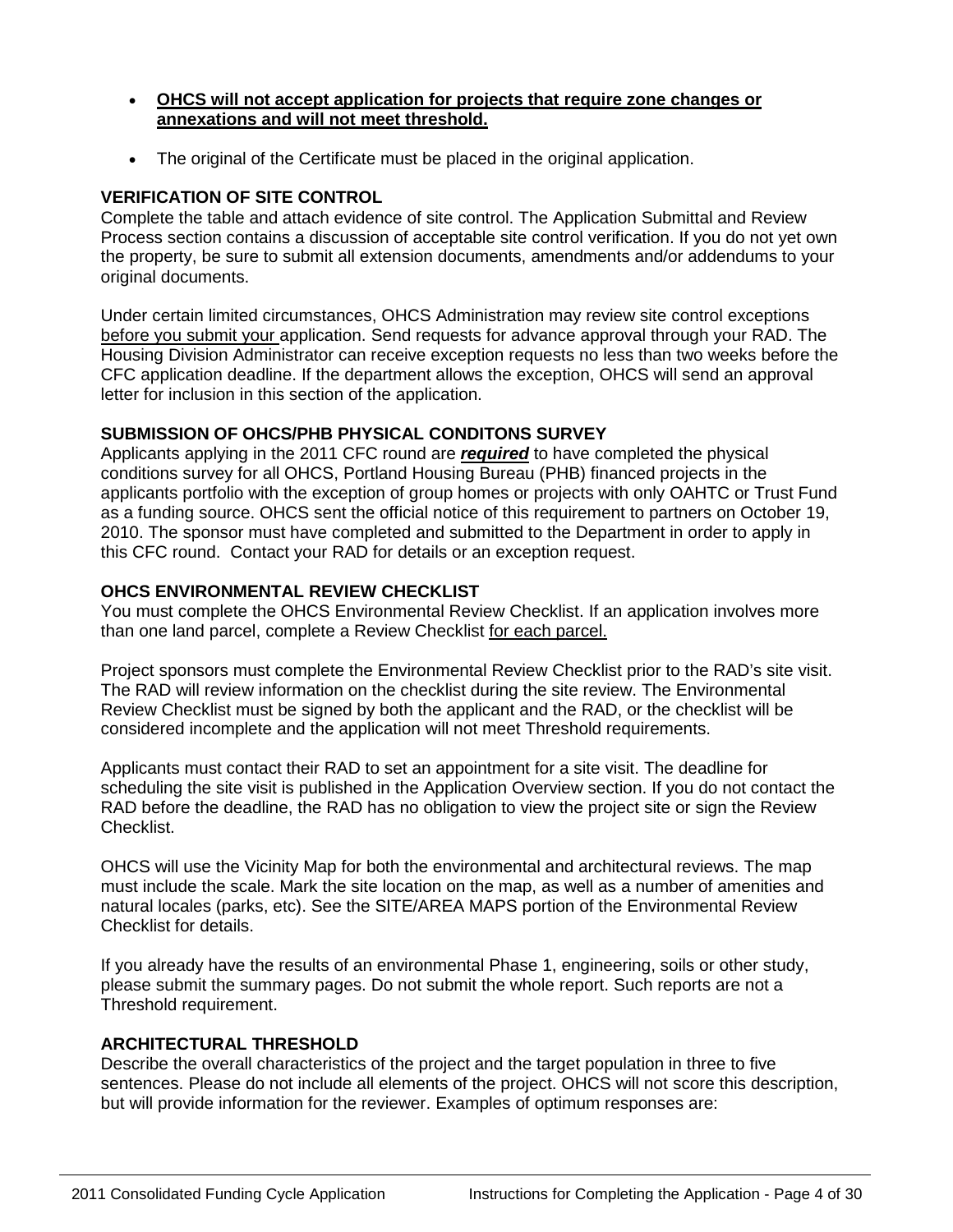- This is a 56 unit project in seven buildings on a suburban site with a separate community building in an established residential neighborhood targeting the senior population.
- Major elements of the proposed rehabilitation include site improvements; new roof, windows and siding; interior cabinet and flooring replacement; supporting workforce housing.

### **VISITABILITY EXEMPTION REQUEST**

Use this form if the proposed project design cannot meet the state's visitability requirements, as described in the Architectural Standards section. If you need an exemption, you must include Visitability Exemption Request in the Threshold Section of the application.

### **REQUEST FOR EXEMPTION FROM MINIMUM OR MAXIMUM UNIT FLOOR AREA REQUIREMENTS OR SINGLE-LEVEL TWO BEDROOM/TWO BATH DESIGNS**

Use this form if the size of the units in the proposed, are not consistent with the department's standards. (See the Architectural Standards section of the Application). You should also use this form if the proposed design includes single-level two bedroom units with more than one bath. Include the Exemption Request in the Threshold Section.

### **ARCHITECTURAL SUBMISSIONS**

Submit only the architectural plans and materials listed on the Submittal Checklist. If you provide context photos, show their location on the Vicinity Map.

If photocopying photos for the application, include the original photos in the original application and photos copies in the application copies.

# **PART 3: APPLICANT AND PROJECT INFORMATION**

The department uses applicant and project information to determine if the project's attributes meet programmatic criteria for the requested funding program(s). The department will enter information from your application into its database and will use the data for future benchmark reports. Submit complete and accurate information.

### **APPLICANT AND PROJECT INFORMATION**

Provide all organizational information that applies to your project. Include the contact person's name, direct phone number and direct e-mail address. Do not attach other material about the business entity, such as resumes or organizational charts.

### **DEVELOPMENT TEAM INFORMATION**

Provide all information about the development team. Include the company name, the contact person's name, direct phone number and direct e-mail address. Do not attach other material about the business entities, such as resumes or organizational charts.

Describe all specific identity of interest. Identity of interest is defined as a financial, familial or business relationship that permits less than arm's length transactions. It includes, but is not limited to, the existence of a reimbursement program or exchange of funds, common financial interests, common officers, directors or stockholders or family relationship between officers, directors or stockholders.

### **OHCS-BASED FUNDING REQUESTS**

List all OHCS resources requested for this project. Use the same information every time you refer to these requests.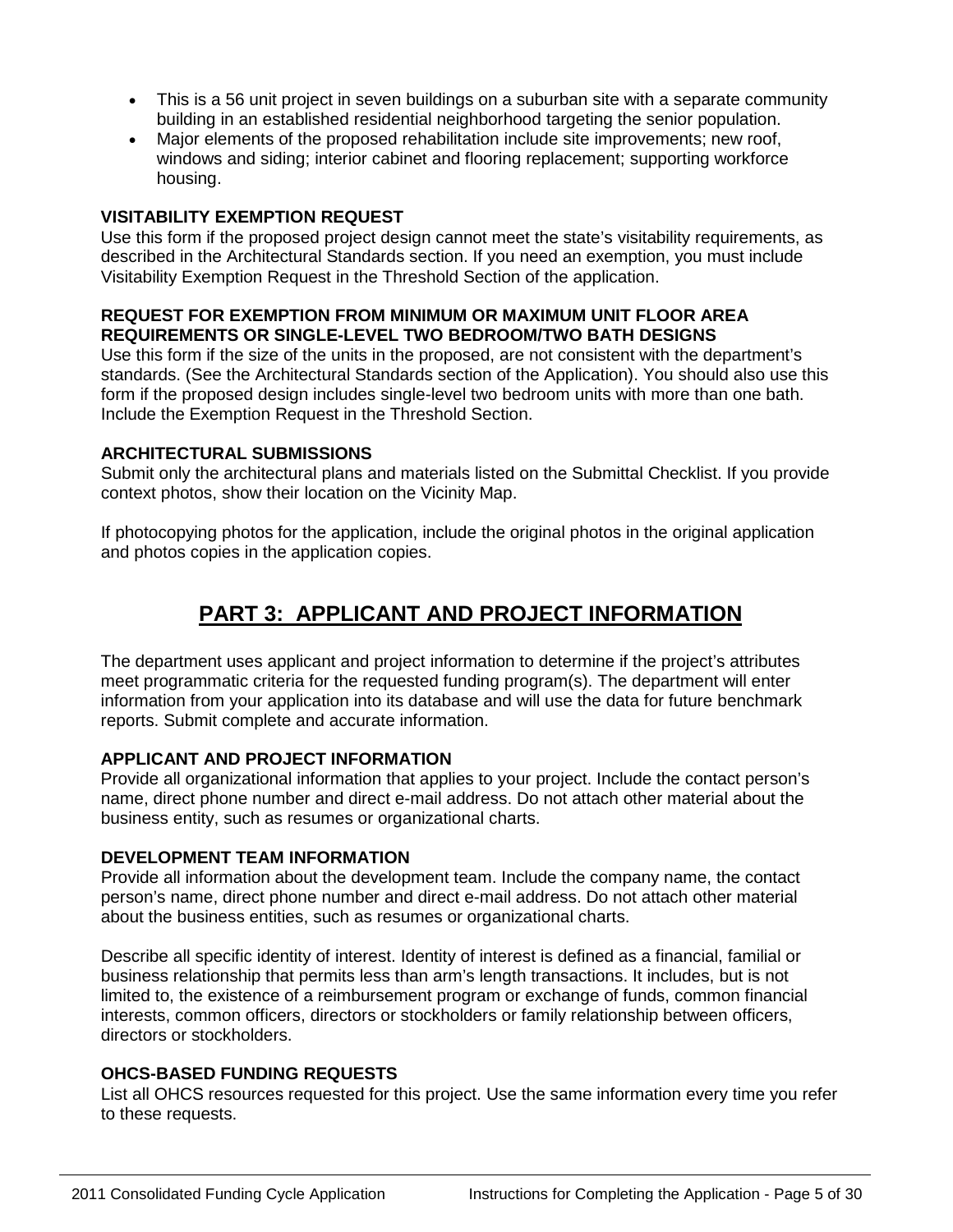### **DESIGNATION OF BETC CREDIT**

If you check that you are pursuing BETC credits, you must show the anticipated amount of those credits as a funding source on the Sources proforma.

### **OHCS PRESERVATION SET-ASIDE**

For your project to qualify for the 50 percent OHCS set-aside of funds, your project must partially or completely target preservation projects. Indicate if you will be applying for preservation as defined in the Application Overview section. Carefully read the "Resources Available and Allocation of Funds" and "OHCS Performance Measurements and Preferences" headings in the "Application Overview" section about the set-aside criteria before marking the box.

### **UNIT TYPE AND FUNDING PROGRAM DESIGNATION**

Complete the table, list the unit type (Single-Room Occupancy, studio, one bedroom, etc.), the total number of each unit type, number of the units designated for each fund source (HOME, LIHTC, Trust Fund, GHAP, etc.), square footage of units *and total square footage for each unit type.* Use the method described in the Architectural Standards and Product Replacement section of the application to calculate the floor area of each unit type.

The number of various Program units may exceed the Total Number of Units. However, indicate only the number of units, which you agree to restrict to the income and rent structure of the specific funding program. The department will develop restrictive use agreements based on the number of units per funding source you provide.

### **TARGET POPULATION**

List the main target population(s) for units. Indicate if you will hold vacant units for the target population until you find an eligible household.

Indicate the number of targeted units for each population type.

Indicate the number of units that will meet the listed criteria.

### **RENT TABLE**

Indicate the **proposed** income and rental limitations of the units. Assume all funding source restrictions apply. Before rounding up, rents must correspond with the Income page of the Operating Budget. (If requesting OAHTC, rents must correspond with the Income With OAHTC page.) Round up to the nearest 10 percent, i.e.: a 47 percent rental charge on the Income page of the Operating Budget would be listed as 50 percent in the Rent Table.

If the income limitation percentage of the household residing in the unit is not equal to the proposed rent percentage, then provide an explanation. For example: if the rent limitation is 40 percent of area median income and you proposed to serve households at 30 percent or less of area median income. A question is provided for this purpose. Skip this question if the proposed rents and household income are the same percentage, you may skip responding to this question.

### **SITE AND BUILDING INFORMATION**

Use this section to provide a picture of the physical project: building design, construction method, unit amenities, etc. Check all the boxes that apply to your project.

Under "Building Type" and "Building Construction Characteristics", indicate the number of buildings in the project that include the listed design feature. Buildings can be double-counted and can exceed the total number of buildings in the project.

Under "Planned Project Elements to be Incorporated", put an "X" in each box for which the indicated feature is a component of your project. Do not type the number of times the item will appear in the project. However, you must provide the number of parking spaces.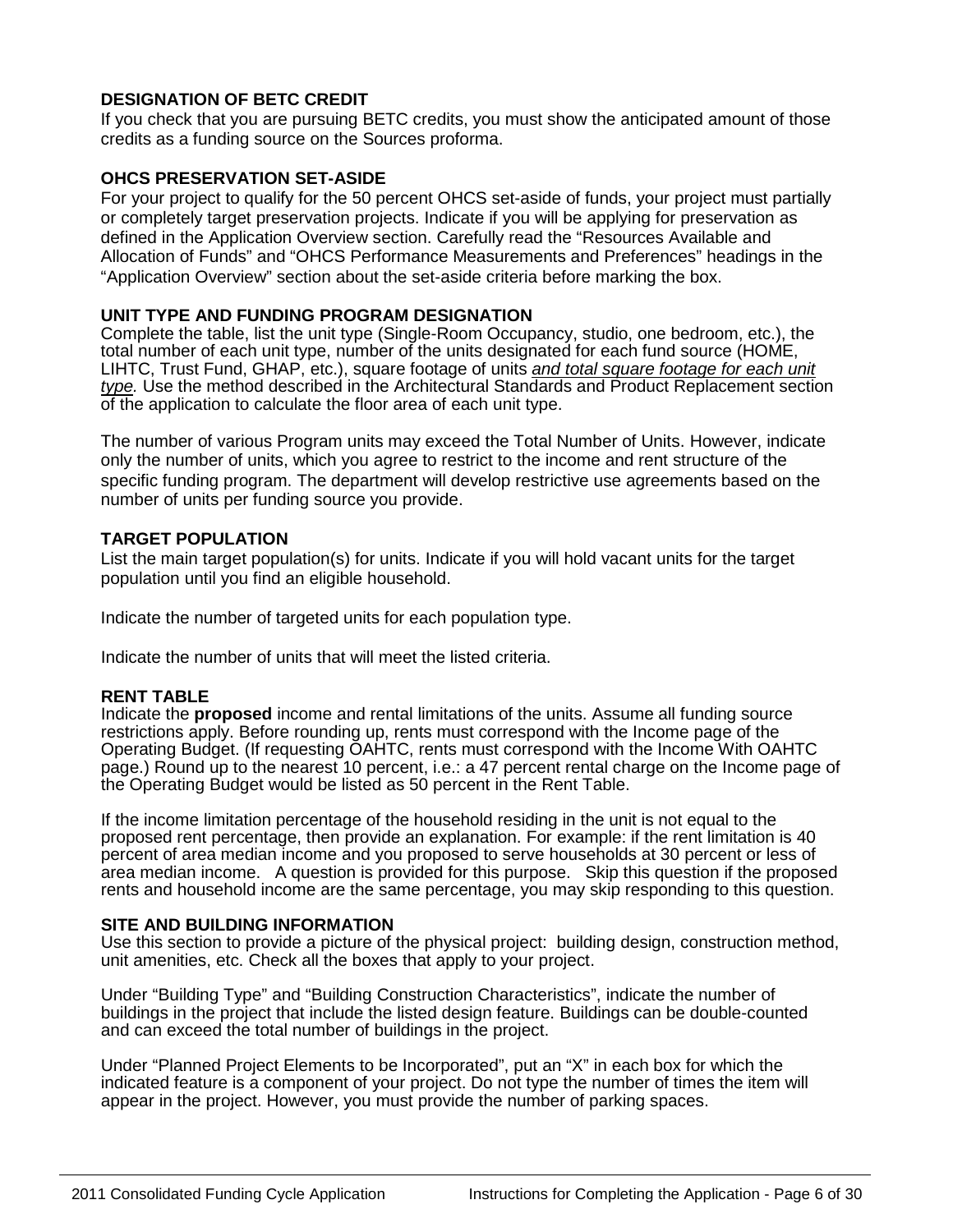### **2011 CFC HOUSING COUNCIL REPORT**

This section of the Applicant & Project Information will be provided to the Department's Executive Team and if applicable, provided to the Housing Council, for review and approval of funding reservations.

Fill in the project and contact information and give a brief narrative of the project. Mark all appropriate boxes for unit and priority population type.

Complete the Sources and Uses table including total cost, total cost per unit, and total cost per square foot.

The "Proposed Improvements" table: For an acquisition/rehabilitation project provide the scope of rehab. For a new construction project briefly list the exterior, interior and common area finishes (as you would find in an appraisal).

For acquisition/rehabilitation projects, provide a brief description of the relocation plan.

Complete the proposed rents table and proposed (first year) annual operating budget accordingly.

The Market Demographics section should be based on the market information you have obtained, either with the market study (required tor tax credit projects), or market information based on information gathered in your research for the project. Please use concise bullet points to describe the major components of the market (i.e., economy, job growth, supply, and demand).

Give a brief description of the Sponsor Experience and Proposed Resident Services.

The balance of the form, "Conditions for Funding", "OHCS Funds Reserved", and "Recommended Motion" will be completed by OHCS staff.

# **PART 4: NARRATIVE QUESTION**

You have to complete one narrative question for this section. Tell the OHCS reviewers what is important about the project. Help reviewers understand the dynamics of the project as they work their way through the application. Provide or clarify information that is not apparent or obvious in the other sections of the application. Explain why the project should receive funding. Do not assume the reviewers know anything about your project or your organization. Do not repeat, copy and paste from other areas of the application to complete this section.

The application criteria for the narrative question are very strict. You must use *11 or 12 point font type*. You must maintain no less than a one-inch margin for top, bottom and sides of paper. The maximum length of the response is three pages. The department will not review more than three pages of narrative.

# **PART 5: SELF-SCORED SECTION**

Complete the Excel workbook on a computer. Do not print and complete by hand. Enter points into the colored cells on the right-hand column of each question. The Excel workbook will compute the final score as you complete the workbook.

Certain questions require documentation. During the CFC application review period, OHCS will review the documents to confirm that your project is eligible for the points you claim in the selfscored section. Refer to the Application Submittal Checklist to make sure you attach all required materials.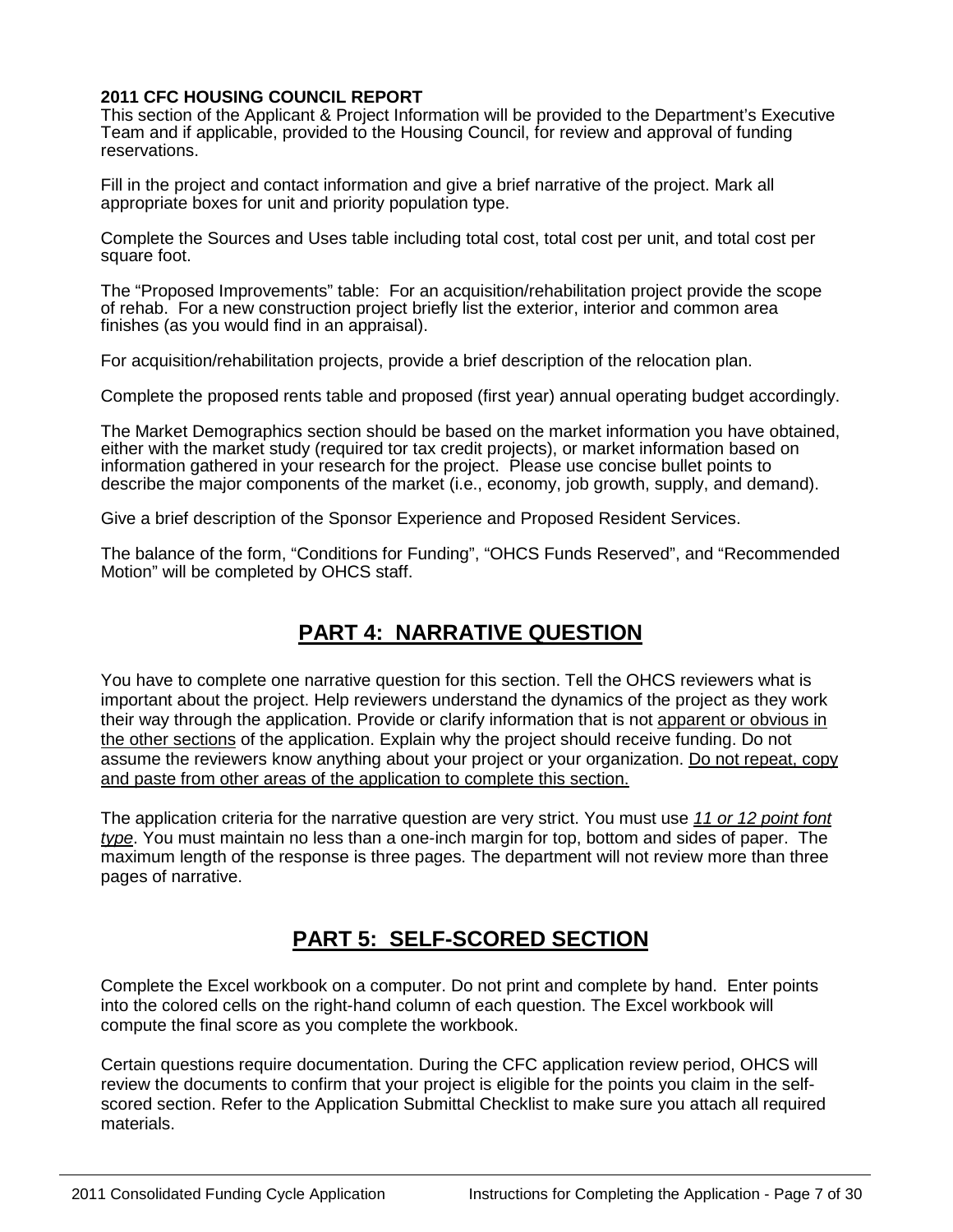The following will help you with the workbook:

### **RENTER PREFERENCE**

This is an all-or-nothing question. If you agree to rent to tenants with net household income no more than two times the net rent, you can claim eight points. Any other rental policy earns no points.

### **NEED FOR THE PROJECT**

Review the Priority Assignments page to determine the priority level for the population you intend to serve. OHCS will update the Priorities Assignments page in mid January. 2010 and 2011 Priority Assignments are eligible for 2011 applications. Check for updates before your submit your application. This is located on a tab in the Excel Workbook and is on the department's web site: [www.ohcs.oregon.gov/OHCS/RA\\_Needs\\_Analysis.shtml.](http://www.ohcs.oregon.gov/OHCS/RA_Needs_Analysis.shtml)

Complete the Needs Scoring Worksheet. Use the Priority Assignments matrix to complete the worksheet. The Needs Scoring Worksheet contains three tables, one for each priority, 1 to 3. If the project will target units to a population shown on the Priority Assignments matrix to be a Priority 1 population, the applicant will list the information on the first table – the Priority 1 table. If you plan to serve more than one priority population, list each population separately. Name the county where project will be located, identify the target population, and provide the number of units for each of the target populations. *Do not double count.*

Your proposed project could serve populations every Priority group. Enter the population information on the correct Priority table. Enter the total units in the project in the cell at the bottom of the tables. The workbook will total the units entered for each of the populations in the next cell at the bottom of the page. The difference between those two cells must be "0". If it is any other value, you made a mistake. Find and correct the error before returning to the Self-Scored Section.

The data from the Needs Scoring Worksheet will transfer to the Need for Project question of the Self-Scored Section. The maximum score for this question is 37 points. If all of the project's units will serve Priority 1 populations, the question will receive 37 points. If all of the units are in a Priority 2 category, the question will receive 27 points. Priority 3 category earns 17 points. The workbook will automatically calculate the score based upon the number of units in each Priority category. **DO NOT** change the points awarded by the Excel program.

### **REQUEST FOR REASSIGNMENT OF TARGET POPULATION PRIORITY**

A population not on the department's high-needs matrix may be a priority for a specific community or sponsor. In this situation, the applicant can request that the department reconsider the priority ranking. Complete a Request for Reassignment of Target Population Priority form to explain why the specific population should be a priority and to request approval to receive points accordingly. The form can be found on the department's web site under the CFC Application, Needs Analysis and Priority Levels section and in Part 5, Self Scored section of the CFC Application.

Requests for reassignment are based on current **needs** data or **policy**, which must be referenced on the form for the department's review. The department may only honor a request for a priority change when sufficient **needs** data or **policy** documentation support the request.

Complete the form and send it through the RAD to the department's Research and Analysis Section at least one month before the CFC deadline. The department will review the request, make a decision, and notify the sponsor within two weeks. Submit the original approved form in the Self-Scored section of the application.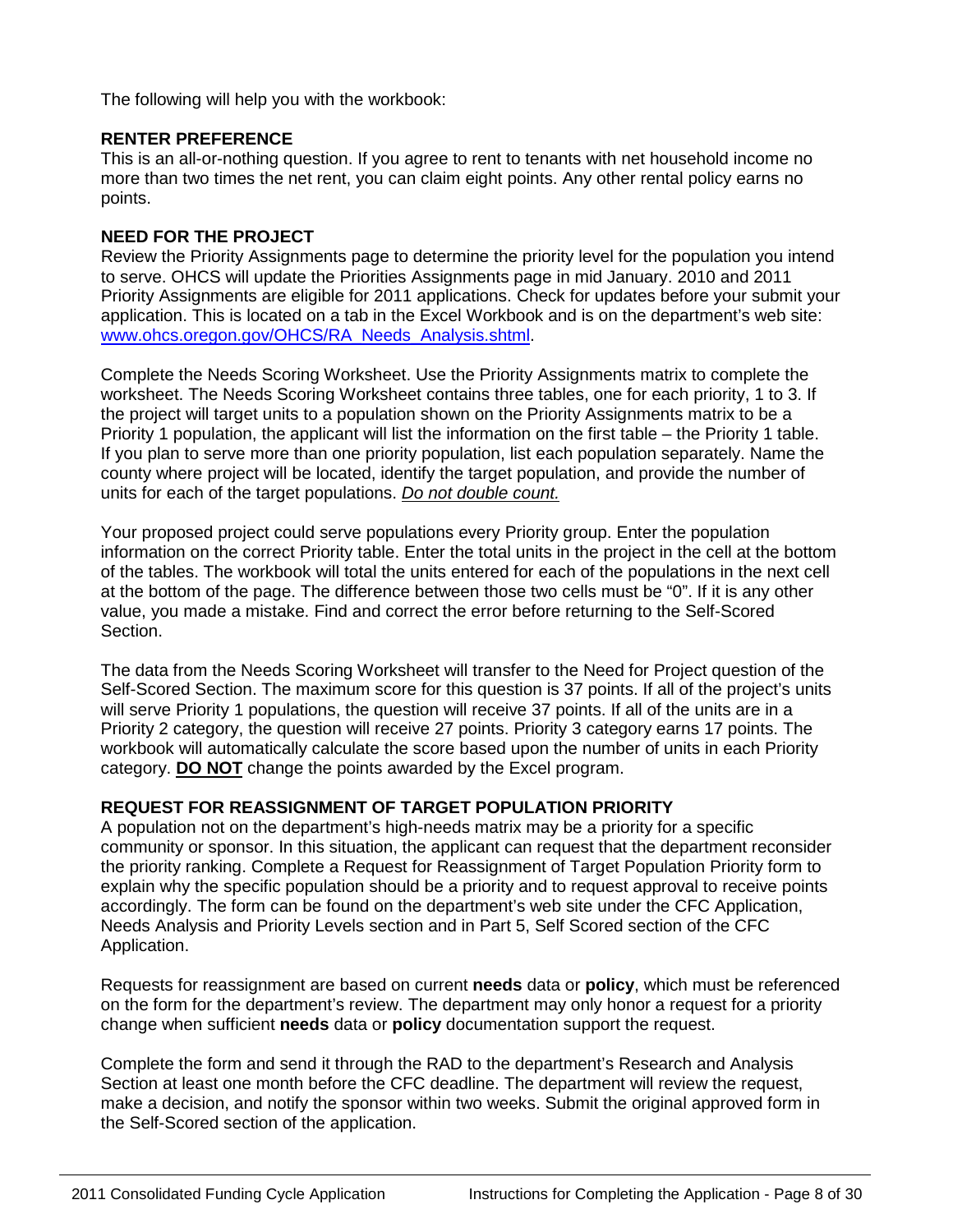### **GREEN BUILDING**

You must complete the Green Building Worksheet. Read the Architectural Standards section's Green Building discussion. Choose the a Green Building program that will work for your project,

Public awareness is increasing regarding building design, construction and operation impact on the natural and human environment. Consumers have begun to expect builders to be more sensitive to these impacts. Projects constructed using green building concepts encourage a wise use of public resources, including the following:

- Less pollution
- Less loss of natural habitat
- Conservation of building materials
- Less energy cost
- Better indoor environment for occupants

Applicants must certify the project under one of these programs. An outline of the current Enterprise Green Communities, Earth Advantage, and LEED programs are included in the *Architectural Standards section* of the application.

OHCS has provided direction for each of the Green Building Worksheet program. Follow the directions at the top of the appropriate worksheet. You must submit both the Green Building Worksheet and the OHCS Path Worksheet in the application when you opt for one of the OHCS Green Building programs.

### **CONSTRUCTION COST DETERMINATION**

This question falls into three parts: new construction, rehabilitation, or a combination of both new construction and rehabilitation. (Rehabilitation projects include acquisition/rehabilitation projects.) A maximum of 35 points is possible for this category. Respond to only that part of the question that matches your project.

The department uses the Construction Cost Determination questions to identify how stable and well-researched the construction cost estimates are. Decide which statement within the applicable part best matches how you determined the project's construction or rehabilitation. You must have done everything outlined in the question to claim points. Enter the score in the colored cell on the right of the statement. For example: for new construction, if you developed the construction costs with help from a contractor and based on *ALL* the items and activities indicated in the first statement of that part, the project would score 35 points. To receive maximum points, estimate costs for individual line items. Lump sum estimates will not qualify.

For new construction and rehabilitation together, the worksheet scores Rehabilitation and New Construction separately. Each part is subject to the same criteria. The Excel program will generate that total for you.

Use current cost estimates. You may submit estimates developed for prior CFC rounds if you can show that you have updated the original costs and can document how you determined the changes.

### **COMMUNITY AND GOVERNMENTAL SUPPORT**

This is a two-part question: Five possible points for support letters from governmental offices, and five possible points for community support letters.

To earn full points for governmental support, you must include a letter from at least two different government offices. The department will accept only one federal agency letter. You will receive no points for governmental support without two letters. Submit no more than five letters in total.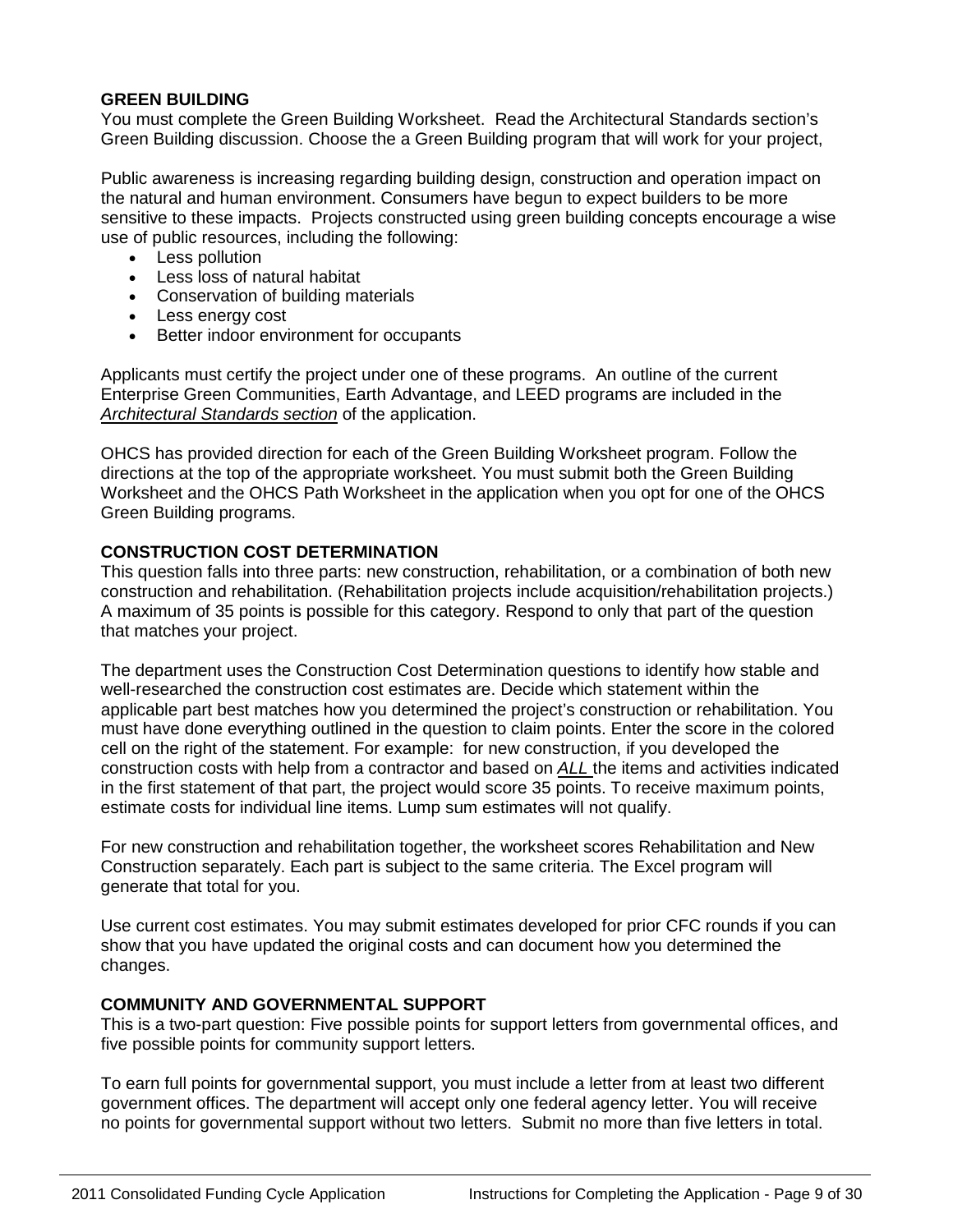To receive points for community support, include at least two letters from any of the following: local branches of community agencies (not local branches of state or federal agencies), local service groups, churches, neighborhood associations, neighbors of the site, or any other local community entity. You will receive no points for community support if you do not submit at least two letters. Submit no more than five letters in total.

NOTE: Letters must support the project sponsor or owner. Any letters of support for a potential partner such as a service provider or management agent will not qualify for points.

Letters from community action agencies may count as either a governmental or community letter. However, one letter from the CAA cannot be used to satisfy both categories. You must choose one category (government or community) for which the CAA letter will apply.

#### *The department discourages form letters.*

### **NON-OHCS SOURCES**

Your project will receive up to ten points when outside sources have committed resources at the time of the CFC application. Acceptable sources include: HOME funding from another jurisdiction, Rural Development or HUD funding, foundation grants or loans, present value of donated land, property tax credits, historic tax credits, business energy tax credits, or grants from other local or state agencies. A cash contribution from the project sponsor can earn points if it is a permanent source to the project and no repayment is due or expected.

Applications can receive points for potential project-based rental assistance or an operating subsidy. Those resources can be committed after OHCS issues a funding reservation.

Applications will not receive points for pre-development, construction, bridge loans, permanent financing, LIHTC equity investment, or loans from any party related to the project.

To claim points, the source must be committed and the applicant must submit a copy of the commitment or award letter with the application.

OHCS has inserted a calculator in the Self-Scored spreadsheet to help you determine if a non-OHCS source qualifies for points.

# **PART 6: RESIDENT SERVICES**

#### **RESIDENT SERVICES DESCRIPTION**

Complete the Resident Services Description question and table. Review the discussion on Resident Services in the Application Overview section.

# **PART 7: MARKET AND RENT ASSESSMENT**

If you are requesting any Low-Income Housing Tax Credits, you must obtain an independent, third-party market analysis.

Other applicants must choose the best of the other three processes (assessments) before selecting which assessment is applicable for the individual project and application.

- **Group Home Market Assessment**
- **Special Needs Market Assessment**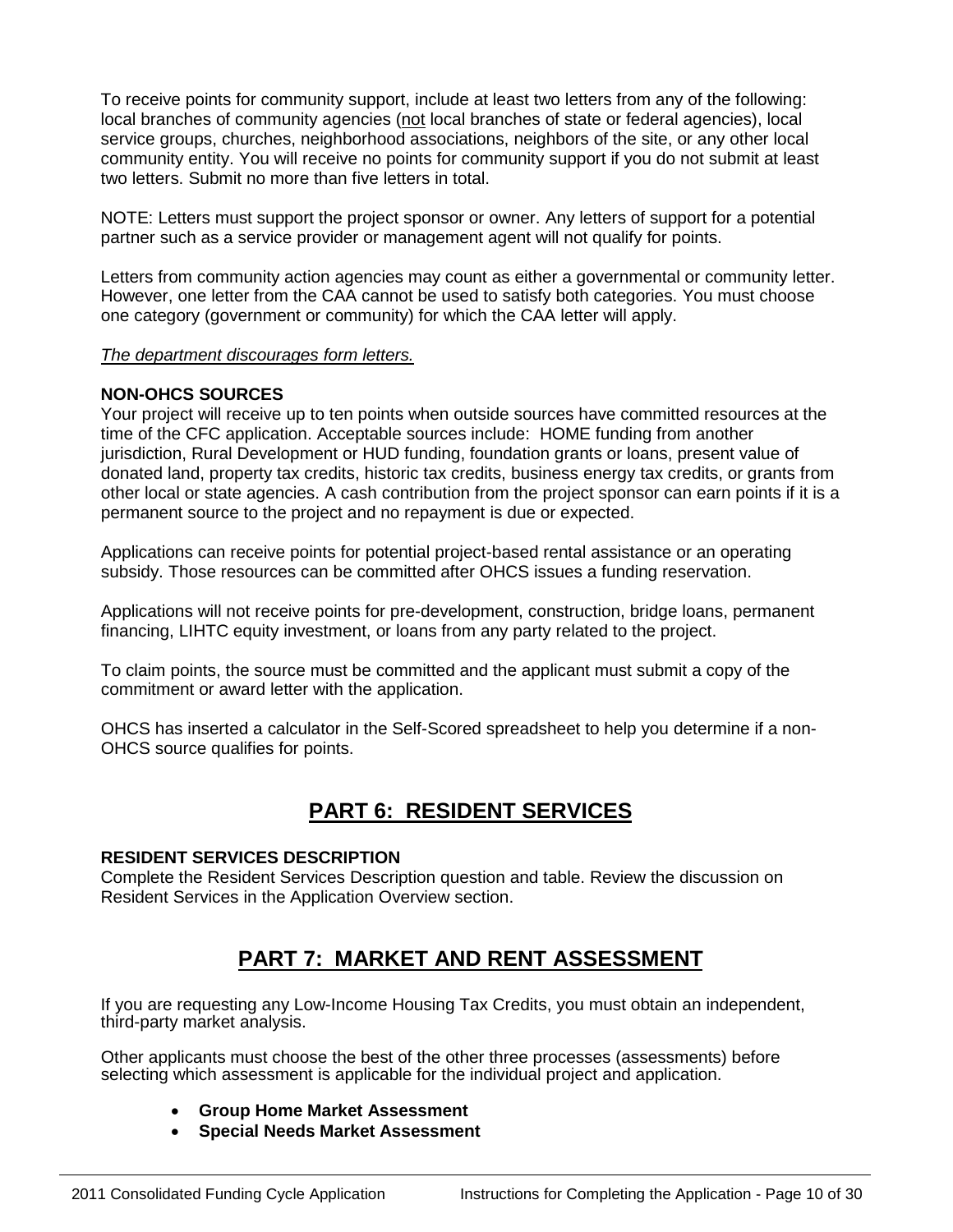### • **General Housing Market Assessment**

Contact your RAD if you have any questions or concerns regarding which of the processes are correct for your target population and funding request.

- If your specific project will target both general population and residents with special needs, discuss the market analysis requirements with your RAD and the department's market analyst. You may need to do more than one kind of analysis depending on the project's design, mix of populations, and anticipated income stream.
- Include only the applicable pages of the appropriate market assessment. Do not include unused pages.
- Submit third-party market analyses as a complete, separate, stand-alone document.
- OHCS reserves the right to request additional data or analysis if needed.

### **Group Home Market Assessment**

Generally, a project is considered a group home if it provides permanent housing for non-related residents with special needs, and tenants occupy a bedroom in a house with shared kitchen, living areas and bathrooms.

You only need to provide sufficient information to confirm that the community needs the home and there will be an adequate population in the foreseeable future to support the project through the period of affordability. The Market and Rent Assessment section contains two questions for the applicant's reply. Provide specific data and sources of information. Be concise.

Your response should be no more than two typed pages. Use 11 or 12-point font size, and keep all-around page margins of not less than 1 inch.

DO NOT complete any part of the other assessments or analyses.

### **Special Needs Market Assessment**

The Special Needs Market Assessment is brief and is a refinement of the standard general population format. It addresses specific special needs (SN) populations including, but not limited to:

- persons with the presence of a disability (people with a physical disabilities, people with developmental disabilities, people with traumatic brain injuries, and people with chronic mentally illness)
- victims of domestic violence
- children
- previously incarcerated persons
- homeless individuals and families
- persons with HIV/AIDS
- persons recovering from alcohol and drug abuse
- other persons approved by the department

The Special Needs Market Assessment applies to projects with **less than 20 units. Applications for farmworker housing or for seniors (elderly) must submit a General Market Analysis, not the Special Needs Market Assessment.** 

The Special Needs section of the application consists of essay questions and an Excel "Special Needs Workbook" (page 1 only). The assessment section of the Workbook links the specific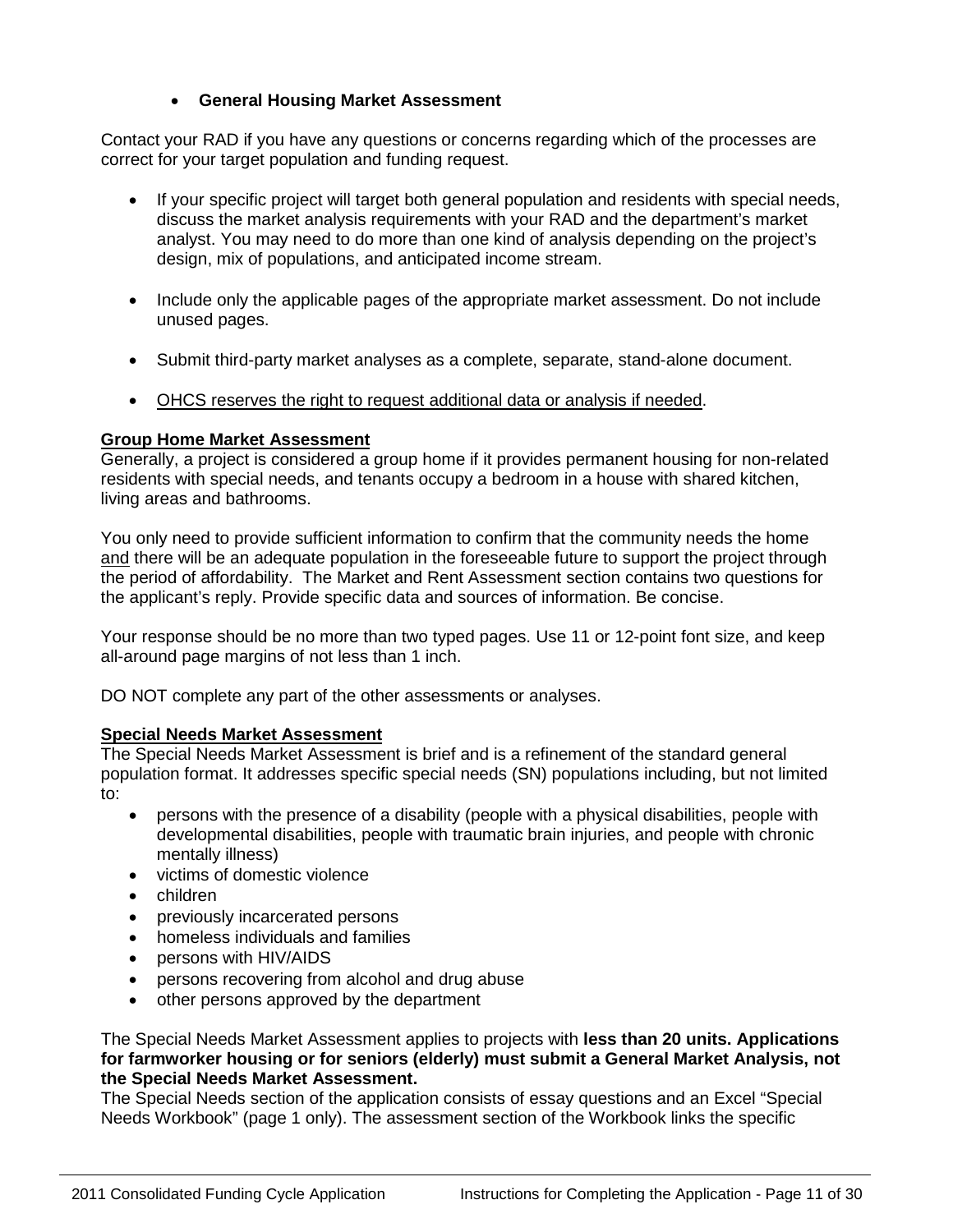project real estate to the special needs population. The conclusions should provide reasonable, credible, and verifiable market support for the proposed project. Marginal (unmet or surplus) demand and appropriate rents should be estimated for the specific target population. Find the workbook on the OHCS web site at:

[http://www.ohcs.oregon.gov/OHCS/HRS\\_CFC\\_Overview.shtml.](http://www.ohcs.oregon.gov/OHCS/HRS_CFC_Overview.shtml)

### **Submit your responses to the narrative questions and Page 1 of the Workbook with the**

**application**. Remaining pages in the workbook contain optional worksheets that can help you complete the section. The questions and the workbook are designed to be completed simultaneously, complement one another, reduce time/expense for the applicant, and produce credible results. However, because it is so short, the reliability of the data and conclusions becomes more significant.

As you research and analyze the market, you may get information from the city, county and state agencies, service providers, local housing authorities, onsite managers, and Census (American Community Survey) data. Cite the sources (include person and phone), dates, and methods used in the narrative responses. All sources and data are subject to verification.

#### **General Housing Market Assessment**

Use the General Market Assessment all CFC applications except for Group Homes, Special Needs, and LIHTC requests. This includes both new construction and acquisition/rehab projects. Example populations applicable to this section include general family, individuals, elderly/seniors, and farm workers. Data is typically readily available for analysis for most of these populations and projects.

This section of the application consists of essay questions and two tables. The section links the project's targeted population to the specific project real estate. The conclusions from this assessment section should provide reasonable and credible market support for the project at the CFC application level. Assess general demand and estimate appropriate rents for specific income ranges and unit types for the proposed target population.

As you research and analyze the market, you may get information from market participants such as onsite managers, management companies, and brokers. Additionally, real estate reports from secondary data providers, U.S. Census data, Portland State University (PSU) population data, and demographic vendors provide added data as well. Cite the sources and methods used in the narrative responses.

OHCS has developed a Basic Market Analysis Handbook to assist you in completing the Need and Market Assessment. You can find this tool on the OHCS web site. The Handbook is not part of the application process, but is only offered to provide research and analysis support.

### **Third-Party Market Analysis for LIHTC Requests**

All applications for either 4 percent or 9 percent LIHTCs must provide a complete third-party market analysis with the CFC application. Applications that target special needs populations and request LIHTCs must also provide the third-party market analysis.

### **OHCS will not consider funding an application for LIHTC funding without a third-party market analysis.**

Some additional guidance:

• Do not complete any of the other three assessments in the CFC.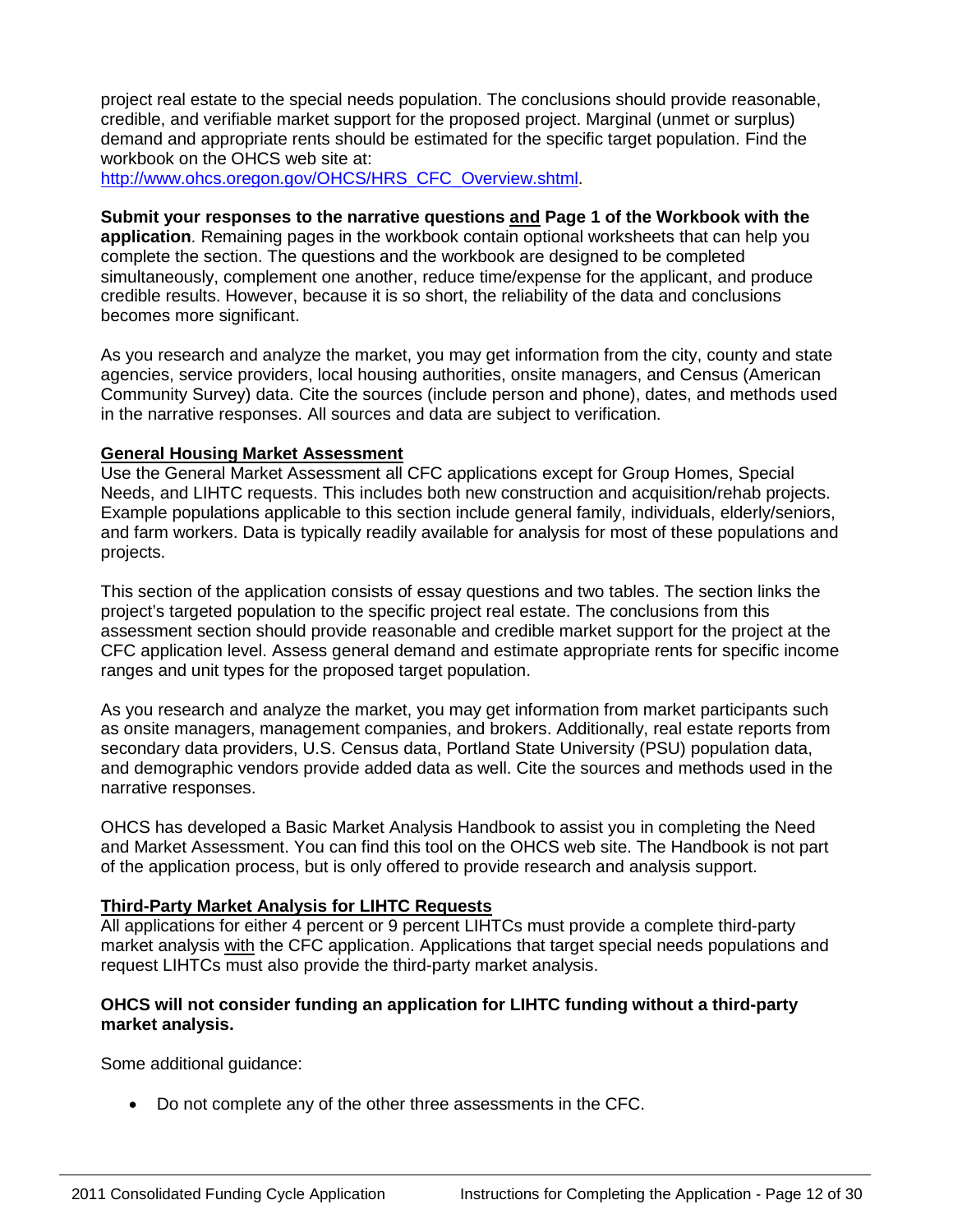- You may have to provide more market information in the appraisal for bond-financed projects. See the special appraiser instructions in the bond application.
- State bonds do not require a market assessment as part of the application for certain populations. Contact the Multifamily Housing Section for additional guidance or questions if you plan to apply for state bond financing.
- If OHCS awards reservation of funds in the CFC, we may request additional rent and market assessment information as a condition of reservation.
- A rental analysis and estimate of unit rents for a specific project is an appraisal under the Uniform Standards of Professional Appraisal Practice (USPAP) and ORS 674. A State Certified General Appraiser must complete the rental analysis sections (both market and affordable) of the market analysis. Contact the Oregon Appraiser Certification and Licensure Board for more information about certification.

**Exceptions for Acquisition/Rehabilitation Projects.** Applications for Acquisition/Rehabilitation projects do not need to include every item expected of new construction. See *EXCEPTIONS FOR AQUISITION/REHABILTATION PROJECTS* following the initial outline.

**Include** two originals of the complete market analysis (with original signatures) for competitive LIHTC applications with the CFC application. OHCS will include a review of the market analysis as part of the CFC review and ranking process.

The Analysis can be no more than six months old at the time of application or re-application.

During the application review process, OHCS will review and evaluate the adequacy of the analysis and credibility of the conclusions reported in the analysis. The analysis should reflect current conditions and consider future trends.

OHCS reserves the right, at its sole discretion, to reject the third-party analysis, require additional information, require amendment to the original report based upon the third-party analysis, or accept the analysis.

The following Market Analysis outline contains directions and guidance for the independent, thirdparty market analyst, and also includes a report outline to assist the market analyst to meet OHCS reporting requirements. This outline should not be considered a rigid format, but the analyst's report should follow the outline and include the requested information. The analyst should note where information is not available.

### **The OHCS outline is minimal guidance. The analyst is expected to exercise professionalism and include any additional information and analysis to producing creditable conclusions for the project.**

A list of approved market analysts is available from OHCS via the web site at: [www.ohcs.oregon.gov/OHCS/HRS\\_LIHTC\\_Program.shtml.](http://www.ohcs.oregon.gov/OHCS/HRS_LIHTC_Program.shtml) The analysts on the list meet minimum requirements, but OHCS does not guarantee it will accept their market analysis reports.

### **MINIMUM COMPLETE MARKET ANALYSIS OUTLINE**

**(To be completed by a third-party analyst from the approved OHCS list. This report must be submitted with the application.)**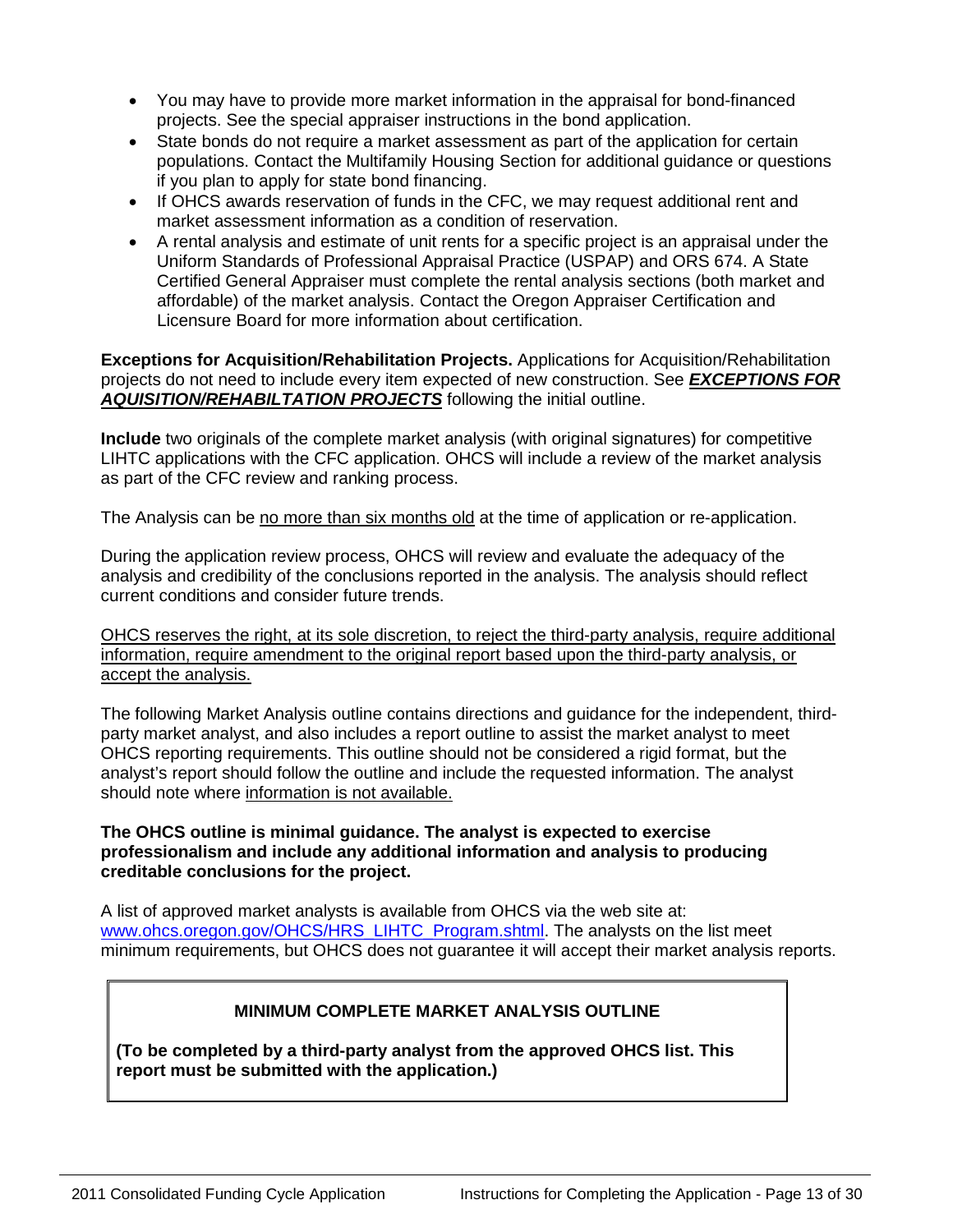The following provides a market analysis outline to guide the independent, third-party market analyst in completing the required report. It contains the minimum requirements OHCS requests in the report. The analyst may include as much additional data and analysis as needed to produce a complete and credible report.

The first portion of the report requires description and analysis of the region, PMA (neighborhood), site, and improvements. These components link the location and physical characteristics of the project to its surrounding market area and targeted population. Site and improvement analyses measure the productivity and marketability of specific characteristics, and provide a market-supported basis for approving or recommending any changes in the project for further consideration.

The next segment of the report is the analysis of the project's market and potential for marginal (unmet) demand. Rental surveys, adjustments to comparables, and conclusions identify appropriate unit rents, both conventional and affordable, for various scenarios of financial analysis. A demand/supply analysis will eventually conclude whether sufficient marginal (unmet) demand in the market will support construction, conversion, or rehabilitation of the project.

Marginal demand can be quantified with demographic analysis. However, additional variables including occupancy/vacancy analysis, data regarding rent concessions, housing authority and specific comparable project wait lists, absorption data, and anecdotal data provide equally important facts and conclusions. The bulk of the data and analyses lead to a reconciliation of marginal demand for the project. The analyst's conclusions must make a compelling argument for the project's demand in the marketplace.

If the analyst includes grids and tables, they should provide sufficient detail to allow the reader to follow the narrative discussion presented in a specific section of the report.

The market analyst must report the sources (name and phone number if applicable) so that OHCS can independently verify the information. Provide enough detail so the reader can follow the analyst's calculations, logic, and line of reasoning.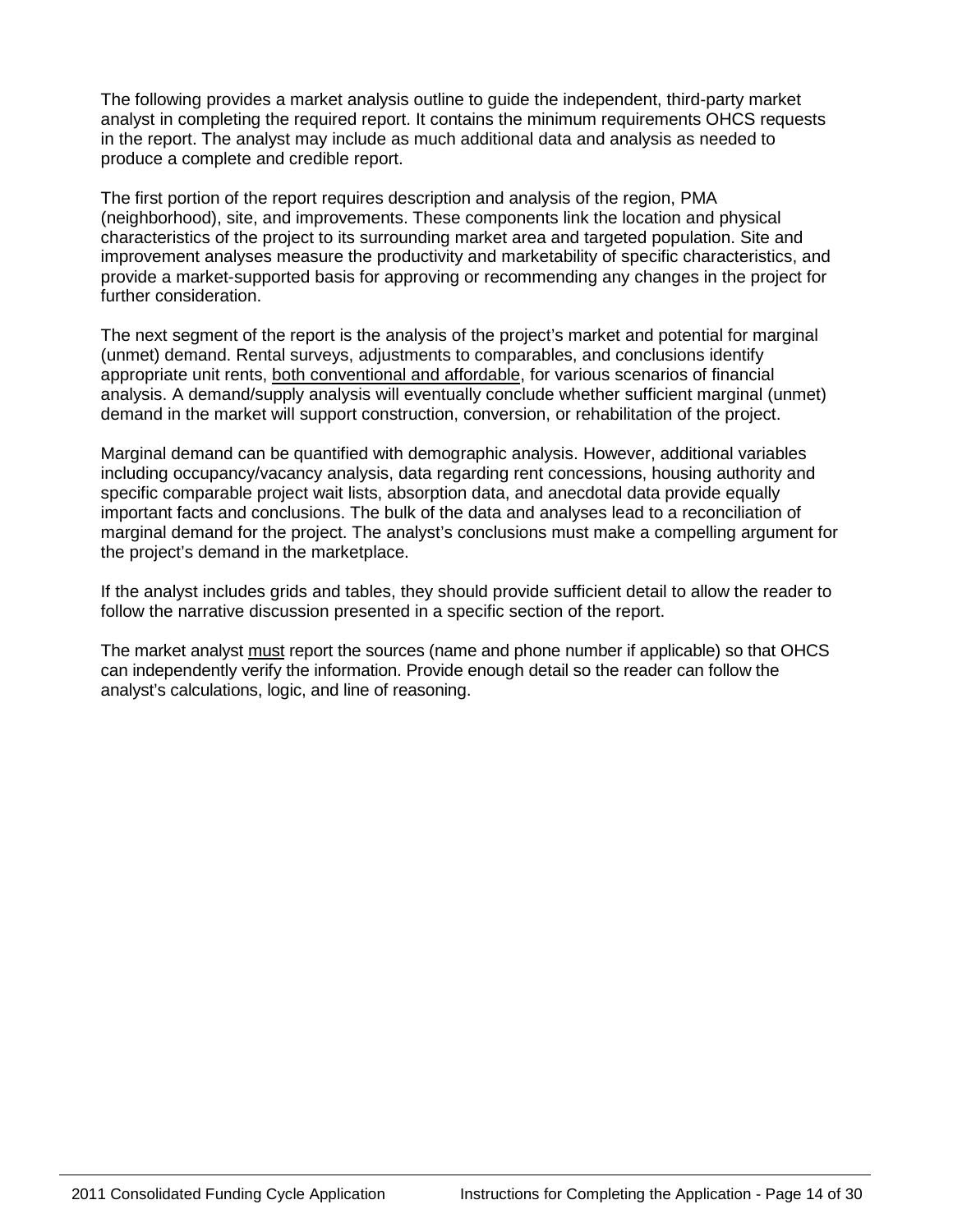# *Market Analysis Guidelines*

### **1. Report Title Page**

### **2. Letter of Transmittal**

Include:

- The client's name, purpose and use of the report, intended users of the report, and the effective date of the analysis and conclusions.
- State OHCS as an intended user of the report.
- Analyst(s) must provide reports signed with original signatures.
- Include analyst's Oregon state certification number and expiration date with signature if applicable.

### **3. Table of Contents**

### **4. Executive Summary**

- Summarize significant conclusions from the primary sections of the report. Consider this as a short, concise section preferably of only two to four pages.
- Summarize significant recommendations and/or suggested modifications to the project that will improve marketability, prevent potential obsolescence, or assist in decreasing construction costs or operating expenses.

### **5. Photographs of Project**

- Aerial photo of subject and surrounding properties
- Color photos of project
- Color photos of adjacent properties
- Color photos of street scenes
- Photos should be large enough for the reader to visualize the property, but no less than  $2" \times 3"$  in size.

### **6. Assumptions and Limiting Conditions**

- Clearly state any assumptions (including special or extraordinary).
- Clearly state any hypothetical assumptions in the report.
- Clearly state any limiting conditions of the report.

### **7. Scope of the Assignment**

• Discuss the scope of the assignment. Report and describe the process of collecting and analyzing the data, what data may be lacking, any difficulties with data collection or analysis, credibility of data and/or conclusions, analytical limitations, and any other factors significant to the assignment and conclusions.

### **8. Regional Analysis**

*(Short and concise) This section discusses and analyzes the greater economic area influencing the project. Report the trends in population, employment, income and those variables that affect the project now and in the foreseeable future. Conclude with the positive and negative regional influences on the project. Answer the question "Does the current and forecast economy of the area support the proposed project?"*

- Provide map of region with the project location clearly marked on the map.
- Population region applicable to the project (i.e. state, metro, county); include a brief five-year history; five to 10-year projections; discuss trends impacting the project.
- Income regional with minimal 5-year historical and anticipated trends.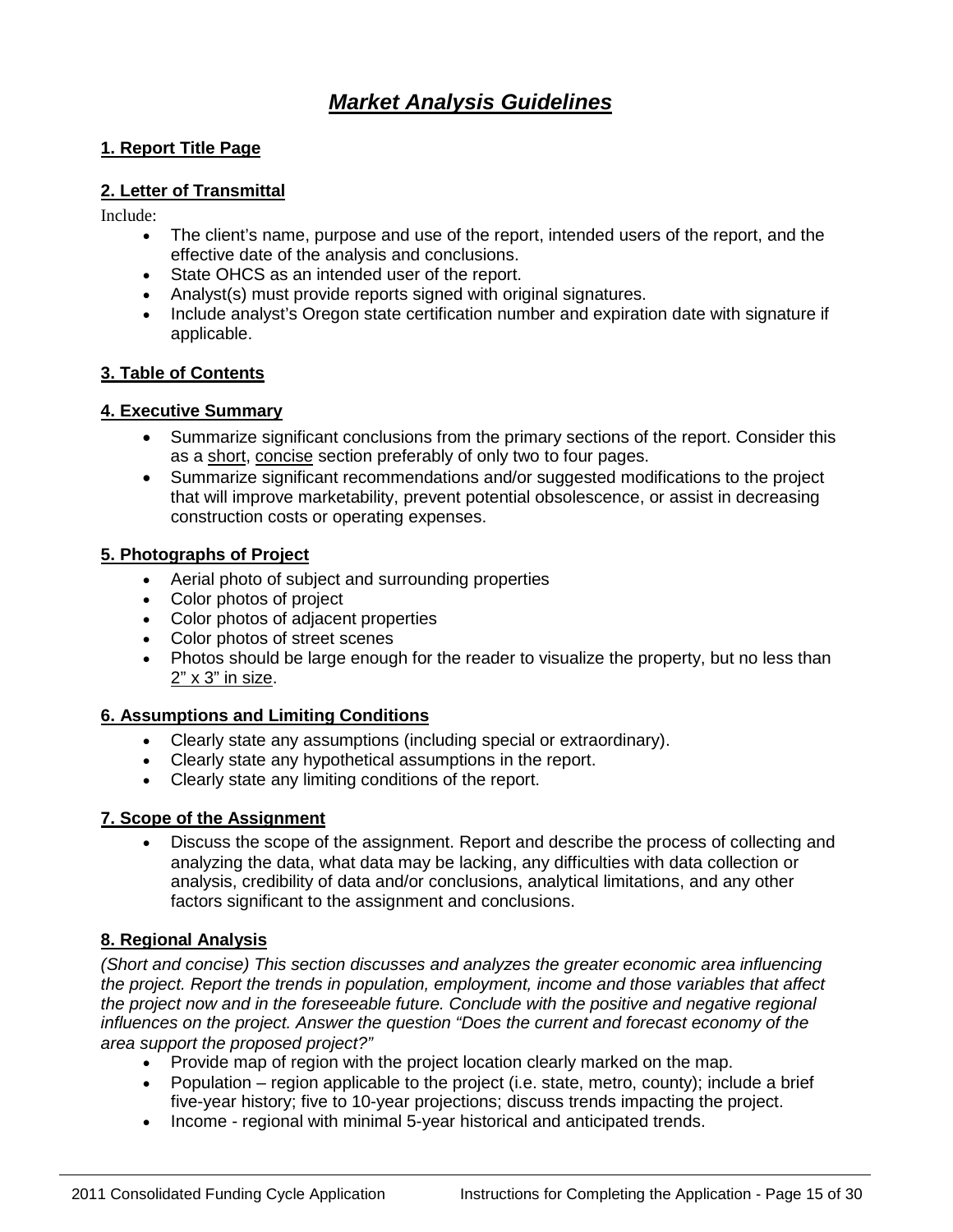- Employment regional.
- Employment structure and trends influencing the project and population.
- Economic base and trends.
- Largest employers and trends; reliance on single employer or industry.
- Unemployment history (five and 10- year) and trends.
- Discuss and analyze consumer price index and the market's anticipated income/expense trends impacting the project.
- Additional regional factors/trends impacting the project and market as needed.

### **9. Primary Market Area (PMA) Analysis**

*Describe and analyze the project's immediate PMA (neighborhood) and primary property uses. What are the trends and how do they influence the project's marketability and potential success? Note: The neighborhood may or may not coincide with the PMA, which may be discussed in a later section when describing the market area.*

- Provide map of neighborhood (PMA) with the project location clearly marked on the map.
- Discuss and support reason for selecting the defined PMA (neighborhood).
- Population trends in population, income, and employment. How do these trends impact the future of the project?
- Analyze and discuss PMA income as it applies to the project.
- Employment if differs from regional, discuss differences and impact on the project.
- Marketability of the neighborhood (positive and negative).
- Relationship of project to its neighborhood.
- Does the neighborhood provide an acceptable location and environment for the project?

### **10. Site Description & Analysis**

*This section should answer questions about the positive and negative characteristics of the site and conclude if the site is acceptable for the intended development or continued use for the existing development.* 

The analyst must inspect the subject property.

- Include map of project location with the project located on the map.
- Include plat, zoning, and flood maps with project located on the maps.
- Identify the project site with a legal description, address, or tax parcel numbers outlined on a plat map. Preferably all three.
- Linkages (discuss and analyze) proximity (blocks or miles) to local services and resident services for the target population, schools, transportation linkages and mass transit, parks/recreation, medical services, employment (linkages pertinent to the target population).
- Discuss and analyze site characteristics including: site size (gross and net), shape, access, availability of utilities, topography, flood zone, wetlands, easements and deed restrictions, zoning, real estate taxes, environmental concerns, etc.
- Is the project a legally conforming use? If not, discuss and conclude.
- Are there any site characteristics which would significantly increase site development costs?
- Discuss and analyze proximity to adverse or potentially adverse externalities (i.e. airports, railroads, high voltage lines, noise generators, major highways, visible uses, security, etc.).
- Discuss and analyze adjacent and surrounding land uses, both positive and negative.
- Conclude the productivity/suitability of the site for the project, both positive and negative.
- Make recommendations about site development.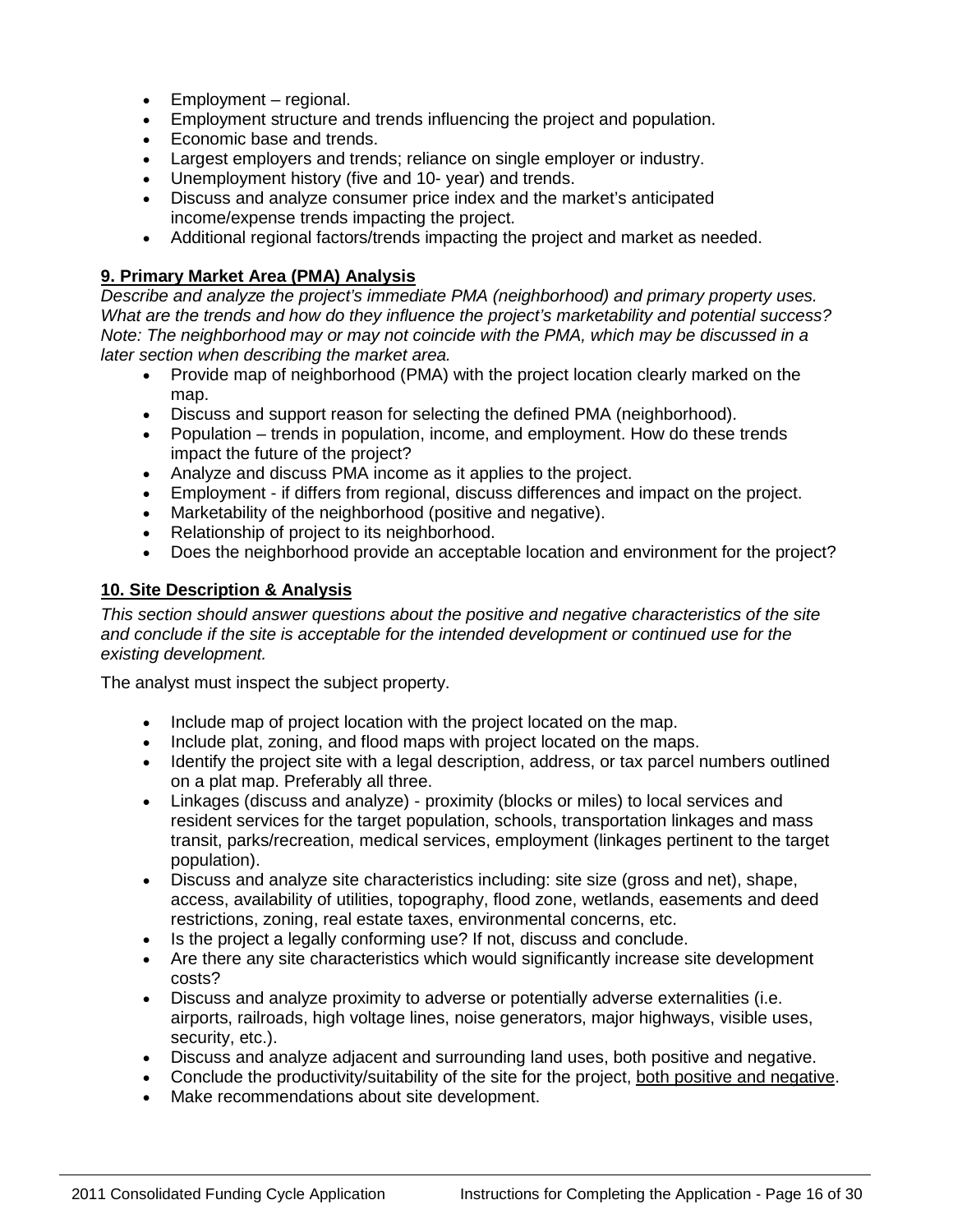### **11. Improvement Description & Analysis**

*This section should link the improvements to the site and the target population. Describe the improvement characteristics and discuss/analyze if each characteristic is acceptable to the market and population served. Recommend if something should be considered for change or redesign to improve the project, better serve the tenant, and/or reduce construction costs.*

The analyst must inspect the subject property.

- If available, analyze the site plan for improvement layout on the site.
- Include plan reductions if available (primarily new construction).
- Describe and analyze offsite improvements associated with the project.
- Describe and analyze onsite improvements associated with the project.
- If the proposal is part of a phased development, how will you allocate the on/offsite improvements between phases? Provide enough detail about the process to describe the relationship of this proposal to the whole development.
- Provide a complete inventory of project improvements including square footages of both units and common area improvements.
- Unit square footages (Are unit sizes appropriate for the target market? Do they exceed minimum/maximum Department sizes?). If unit sizes are reduced will the units remain functional and marketable?
- Are the unit types marketable and appropriate for the target population?
- Unit mix (Is it appropriate and supported by market evidence?)
- Unit amenities: identify what unit amenities such as patios/decks, dishwashers, in-unit washer/dryers, etc. are present or lacking in the project in comparison to the market. Discuss the impact of unit amenities on marketability.
- Project amenities: identify what project amenities such as onsite office, clubhouse, community room, laundry room, playground, and others present or lacking as compared with the market. How does this affect marketability? Do you propose additional onsite amenities to serve the targeted population?
- Parking: describe and analyze number of spaces, legally conforming to zoning, type (open, carport, garage, etc), parking rents (if applicable), handicapped spaces, the relationship (distances) of the parking to the units. How does parking affect marketability?
- Analyze and discuss any potential physical, functional (super adequate or inadequate), or external obsolescence.
- Conclude and compare characteristics and suitability of the project as both a conventional market-rate complex and as a low-income project.
- Evaluate the marketability of improvements for both market-rate and affordable units. Assess the anticipated market response (positive or negative) to the improvements.
- Discuss what green building characteristics are present, the impact construction costs, and the influence on project marketability.
- Make recommendations for changes that could strengthen the project's marketability, reduce construction or operating costs, and/or better serve the target population?

### **12. Target Market Identification**

- Include a map of the Primary Market Area (PMA) with the project located on the map or reference the map in the prior section.
- Define the PMA/geographic target market area and boundaries. Discuss and explain the reasoning how you define the PMA. Explain additional areas of capture only if pertinent, supportable, and not already included in the demographic data.
- Identify the target market population (i.e. family, seniors, and special needs).
- Identify the Median Family Income (MFI) ranges (bands) targeted for project (50 percent, 60 percent, etc.). Analysis of income bands above 30 percent MFI should be prepared in 10% intervals. Suggested, not required, income banding is: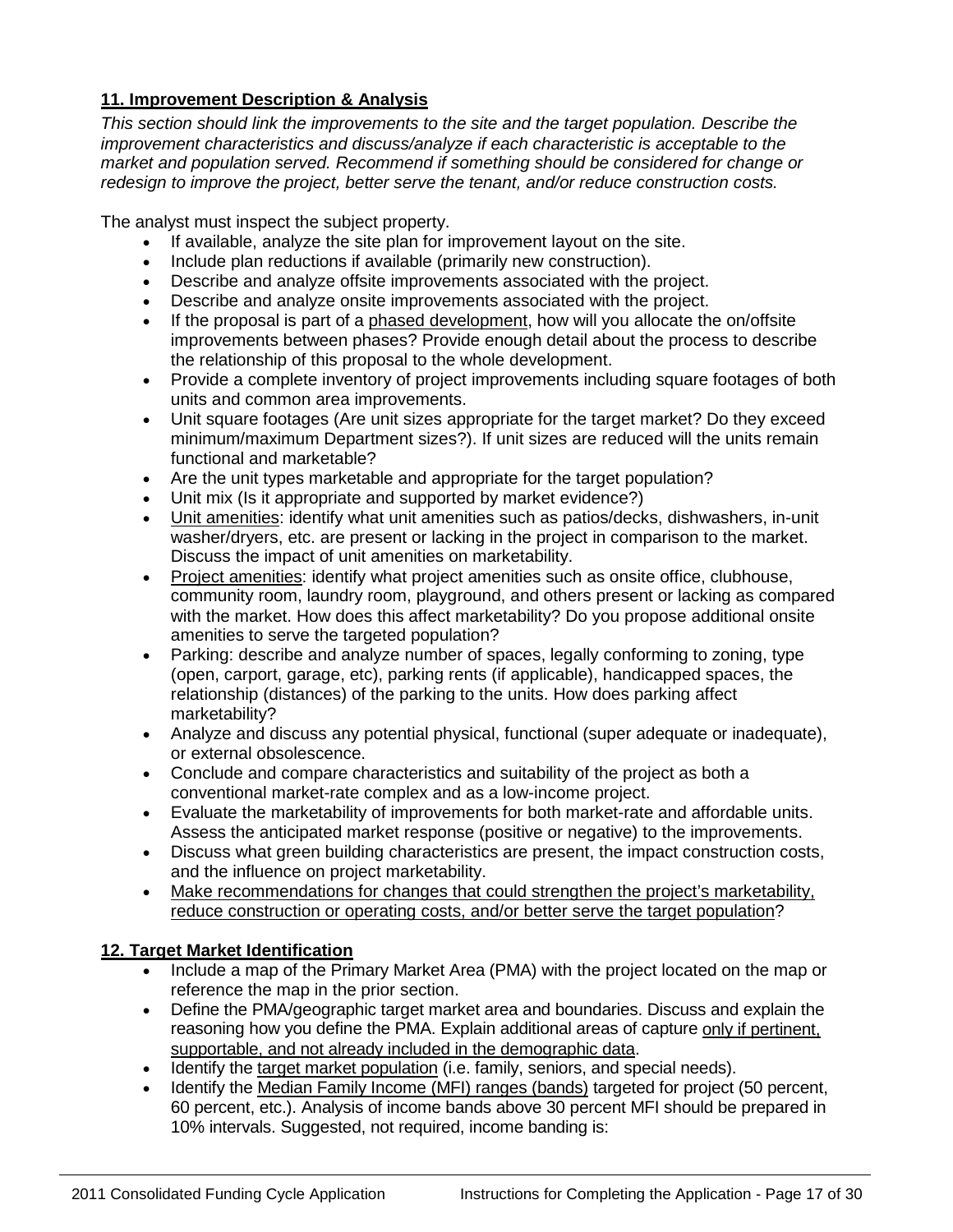- $1)$  0 to 30%
- 2) >30 to 40%
- 3) >40 to 50%
- 4) >50 to 60%.

### **13. Demand Analysis**

- *Identify new demand. Residents at existing similar properties at similar rent levels to those proposed do not constitute new demand. Neither are those units (households) associated with normal turnover movement. Avoid consideration for "substandard units" unless market supported data is available. Avoid the simplistic use of census data for "rent burdened" households without qualifying the data and conclusions. New demand is also from existing tenants with additional unmet housing needs when supported.*
- 1) **Occupancy/vacancy (physical) analysis**: Discuss and conclude an occupancy/vacancy rate applicable to the project from the market (submarket) data and rent comparables. Conclude by unit type if available. Conclude the indicated demand for the project unit types from the vacancy analysis.

*Physical vacancy includes un-leased units. Any leased, but not yet physically occupied units are considered occupied.*

- 2) **Wait List Analysis**: Discuss and analyze data obtained from wait lists such as housing authorities as well as from comparable complexes in the project's area. Verify the wait list has been recently updated and reflects current demand. If available, wait list data should include segregation by income ranges and unit types to compare with the proposed project and its target population. Describe how you treated duplicate households? Discuss housing vouchers if applicable. Conclude the estimated demand for the project from wait list data.
- 3) **Rental Concession Analysis:** Discuss local trends in rent concessions and assess how they affect demand and project rents.
- 4) **Absorption Analysis**: Discuss and conclude an absorption scenario (pre-leasing, absorption period, total time to stabilize) applicable to the project from the market (submarket) data, absorption comparables, and primary rent comparables from above. The conclusions should represent the most supportable absorption scenario from the market data. State whether this indicates demand for the project or not.

OHCS prefers absorption comparables from the past 12-months in Oregon. Comparables should represent absorption data from similar and/or comparable markets with any deviations explained.

- 5) **Anecdotal Data Analysis**: Report and discuss anecdotal data collected from primary surveys, such as the comparable rental surveys, during the assignment. What do market participants say about the current market and trends? Describe what your analysis predicts for demand.
- 6) **Demographic Analysis**: This is a data gathering, analytical, mathematical process, which can vary by analyst. Variations between analysts are expected. Analysis is typically directed at the PMA. At a minimum, analyze the target market by:
	- Population households household size median incomes (in percent intervals described in Sec. 12 above) and eliminate any income crossover
	- Age (if applicable)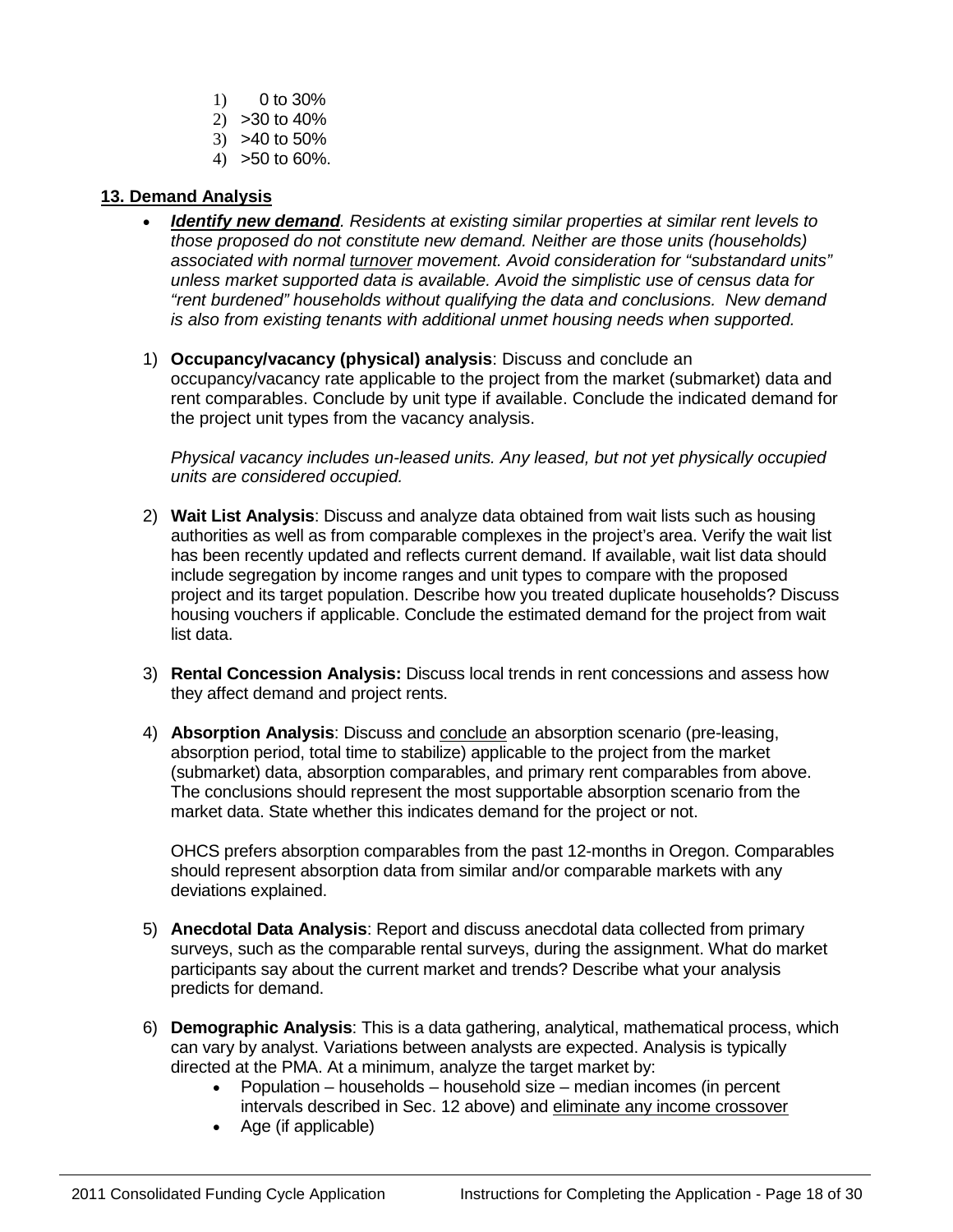- Employment (if applicable)
- Housing tenure structure types (single-family attached/detached, multi-family units, etc.) – unit types (studio, one, two, three bedroom units, etc.)
- Demand not inflated by turnover demand, crossover, or unsupported vacancy.

This demographic demand analysis is only one portion of evaluating marginal demand for a project. Its importance and credibility should be considered in conjunction with the analyses of the preceding variables.

### **14. Supply Analysis**

1) Existing Supply: Inventory the existing competitive supply by age, structure type, unit type, and income levels.

*Note: OHCS maintains a continually updating existing and proposed list of affordable inventory in the state. The list is not considered complete and all data should be verified for accuracy. The list is available from the OHCS website.* 

- 2) Proposed Supply: Inventory the proposed (pipeline) supply competitive with the project by income band and unit type. Evaluate the probability and timing of each project's entry in the market.
- 3) RAD Contact: Contact the OHCS Regional Advisor to the Department (RAD) for more information about proposed projects.
- 4) Analyze and discuss building permit activity as applicable to the project.
- 5) Demolitions and conversions treated.
- 6) Housing Authorities: Discuss current and proposed supply with the local housing authority, various agencies and authorities such as HUD, RD, or OHCS who can assist in supply selection. Discuss supply by income range and unit types, and not just gross numbers.
- 7) Provide your conclusions about supply as they relate to the proposed project and are specific to project's household income and unit types.

### **15. Reconciled Estimate of Marginal Demand**

Reconcile all of the above indicators of demand and supply into supported conclusions about marginal demand by unit type and income band. Consider and compare all of the indicators including occupancy/vacancy, wait lists, concessions, absorption data, anecdotal data from market participants, and demographic analysis. The bulk of the data should lead to a reasonable, credible, and supportable conclusion of marginal demand.

- Summarize this analysis by unit type and income band in a table. Provide a clear, concise, reasonable conclusion as to whether or not the project is demanded by the market.
- Discuss the project's impact on the existing market, both conventional and affordable.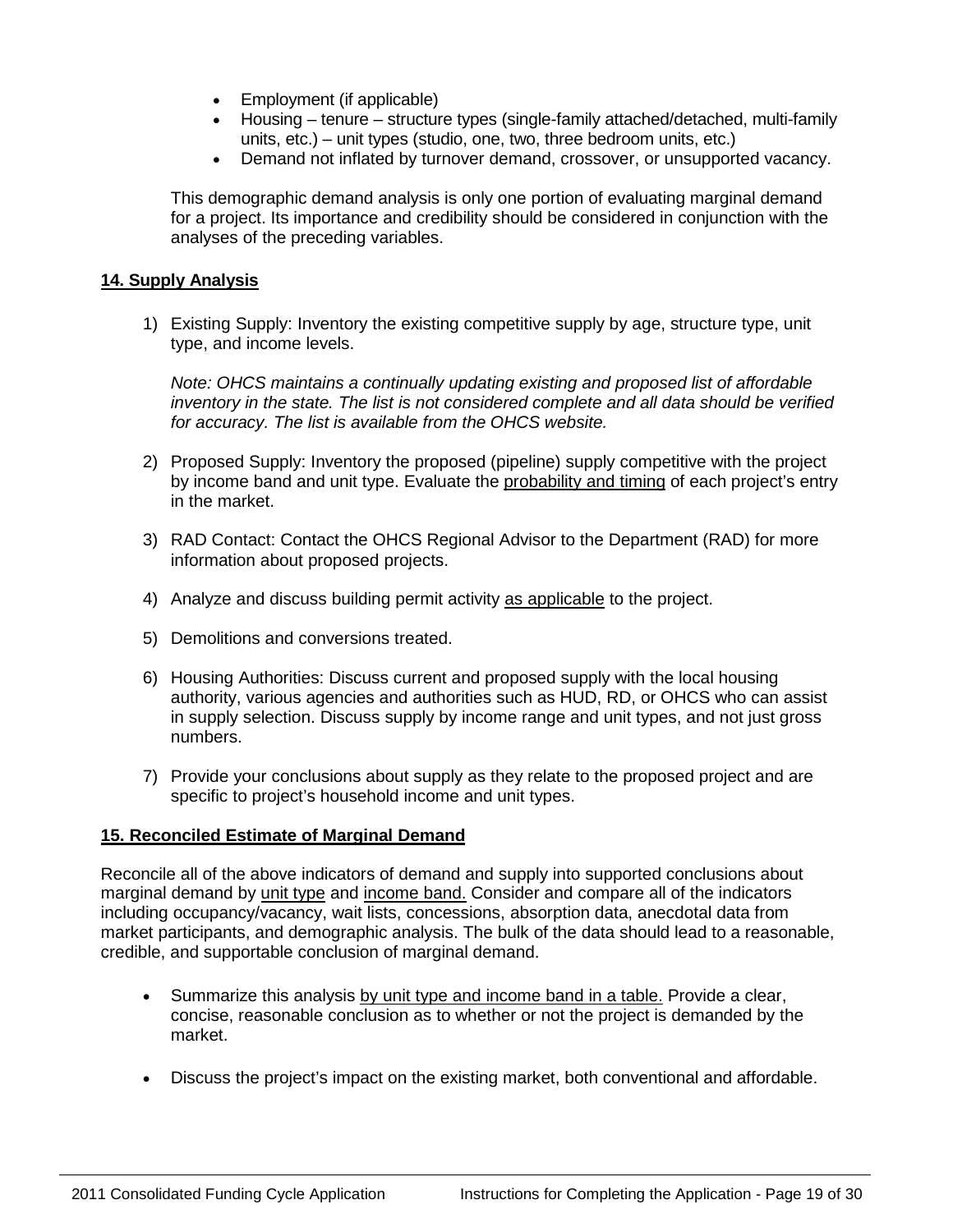### **16. Capture Rate Development:**

- Estimate capture rate(s) applicable to the project. Does the capture rate fall within the established development parameters for construction?
- A capture rate estimate of 25 percent should be used as a maximum benchmark for project development. A rate less than 25 percent tends to indicate a stronger market. A rate above 25 percent tends to indicate a weaker market. Note that this 25 percent benchmark can change for various populations. Many special needs populations demand a higher capture rate, while a 50 to 60 percent MFI family project may indicate a lower capture rate is necessary in competitive markets.
- The analyst must make a clear, concise, concluding statement as to whether or not the data, analysis, and conclusions support development, acquisition, or rehabilitation of the project.

### **Rent Analysis**

For both market and affordable rents, if the comparables offer concessions, deduct the concessions from the street (quoted or face) rent to estimate the effective rent. Use the effective rent in further income analysis if an "as is" rent is estimated.

### **17. Conventional Market-rate Market**

- Provide an overview of the competitive conventional housing market (or sub market) applicable to the project. What are the trends? Discuss rents, rental trends (increasesdecreases), concessions, vacancy, absorption, anecdotal data, and additional variables impacting the project and PMA.
- Insert a rent comparables map with the subject project identified.
- Research and verify a sufficient number of rent comparables to produce a credible analysis and include a summary grid.
- If applicable and if the project is new or proposed construction, research similar complexes built prior to 2000 and discuss rents as compared to the project. Discuss how these projects influence the marketability and rent levels for the proposed project.
- Include comparable detail sheets and photos in the report or addenda.
- Adjust comparable rentals, support and discuss adjustments, and conclude conventional market rents applicable to the project's specific individual unit types as if it were a marketrate complex.
- Clearly report market rent for each unit(s) or unit type.
- Include adjustment grids and supportive discussion leading to reasonable conclusions.

### **18. Affordable (low income) Market**

- Provide an overview of the affordable housing market (sub market) applicable to the project. Discuss rents, rental trends, concessions, vacancy, absorption, any additional variables impacting the project and PMA.
- Include a rent comparables map with the subject project identified.
- Research and verify a sufficient number of appropriate low-income rent comparables and include a summary grid.
- Include comparable detail sheets and photos in the report or addenda.
- Discuss project rents and if these rents need adjustment compared to the comparables.
- Calculate project's applicable affordable (gross) rents; discuss and deduct the appropriate and applicable utility allowances; conclude the calculated gross allowable (net) rents for the project.

*Extraordinary adjustments recognizing atypical premiums in the market such as floor height of unit, unit orientation, view premiums, adjacency to wooded areas or riverfront, and other*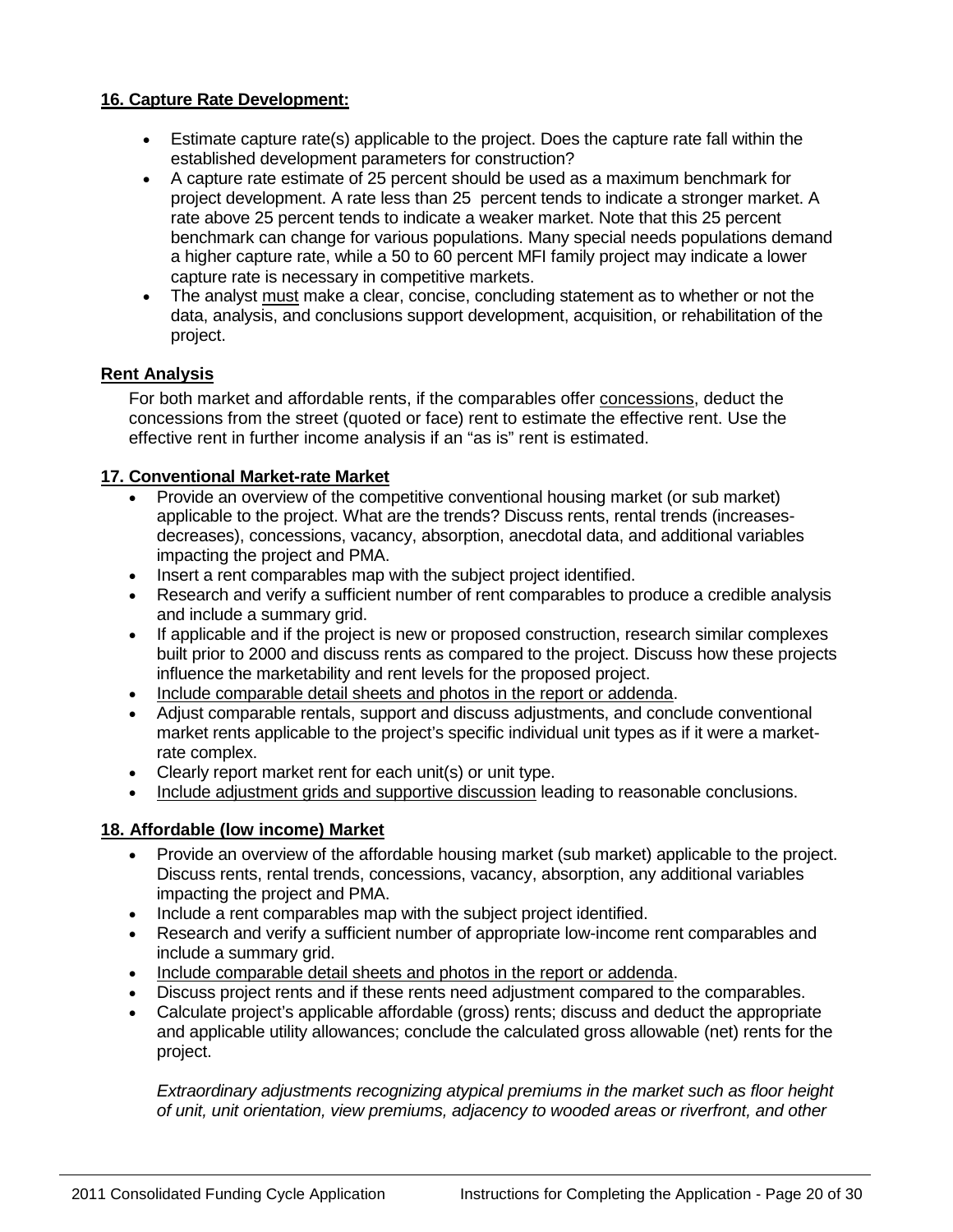*similar premiums are not to be included in the conclusion of market rent estimate in this section of the analysis.*

- Compare the market and affordable rents to the proposed project's rents and calculated gross allowable and net rents; adjust project net rents to at least 10 percent below market, or explain why this is not applicable.
- The appraiser must conclude an estimate of net allowable rents (what the tenant will actually pay the landlord) for each unit type in the proposed project.

### **19. Certification**

• Both the market analyst(s) and/or appraiser must include a certification at least similar to the one following.

### **20. Addendum**

- Title Report (if available)
- Legal Description (if available)
- Market Rent Comparables
- Affordable Rent Comparables
- *Additional data as needed.*
- Qualifications of Analyst(s)

### **CERTIFICATION**

I certify that to the best of my knowledge and belief:

- The statements of fact contained in this report are true and correct.
- The reported analyses, opinions, and conclusions are limited only by the reported assumptions and limiting conditions, and are my personal, unbiased professional analyses, opinions, and conclusions.
- I have no present or prospective interest in the property that is the subject of this report, and I have no personal interest or bias with respect to the parties involved.
- My compensation is not contingent upon the reporting of predetermined conclusions that favor the cause of the client, the attainment of a stipulated result, the occurrence of a subsequent event, the approval of a loan, or the awarding of funding.
- (state name of individual(s)) provided significant professional assistance to the person signing this report. (state name of analyst engaged) inspected the project and all comparables utilized in this assignment. Comparable inspections were interior/exterior.
- I do not authorize the out-of-context quoting from or partial reprinting of this market analysis report. Further, neither all nor any part of this report shall be disseminated to the general public by the use of media for public communication without the prior written consent of the analyst signing this report.

\_\_\_\_\_\_\_\_\_\_\_\_\_\_\_\_\_\_\_\_\_\_\_\_\_\_\_\_\_\_\_ \_\_\_\_\_\_\_\_\_\_\_\_\_\_\_\_\_\_\_ Analyst's Name Date **Company** Oregon Certification (if applicable) # (Exp.) if applicable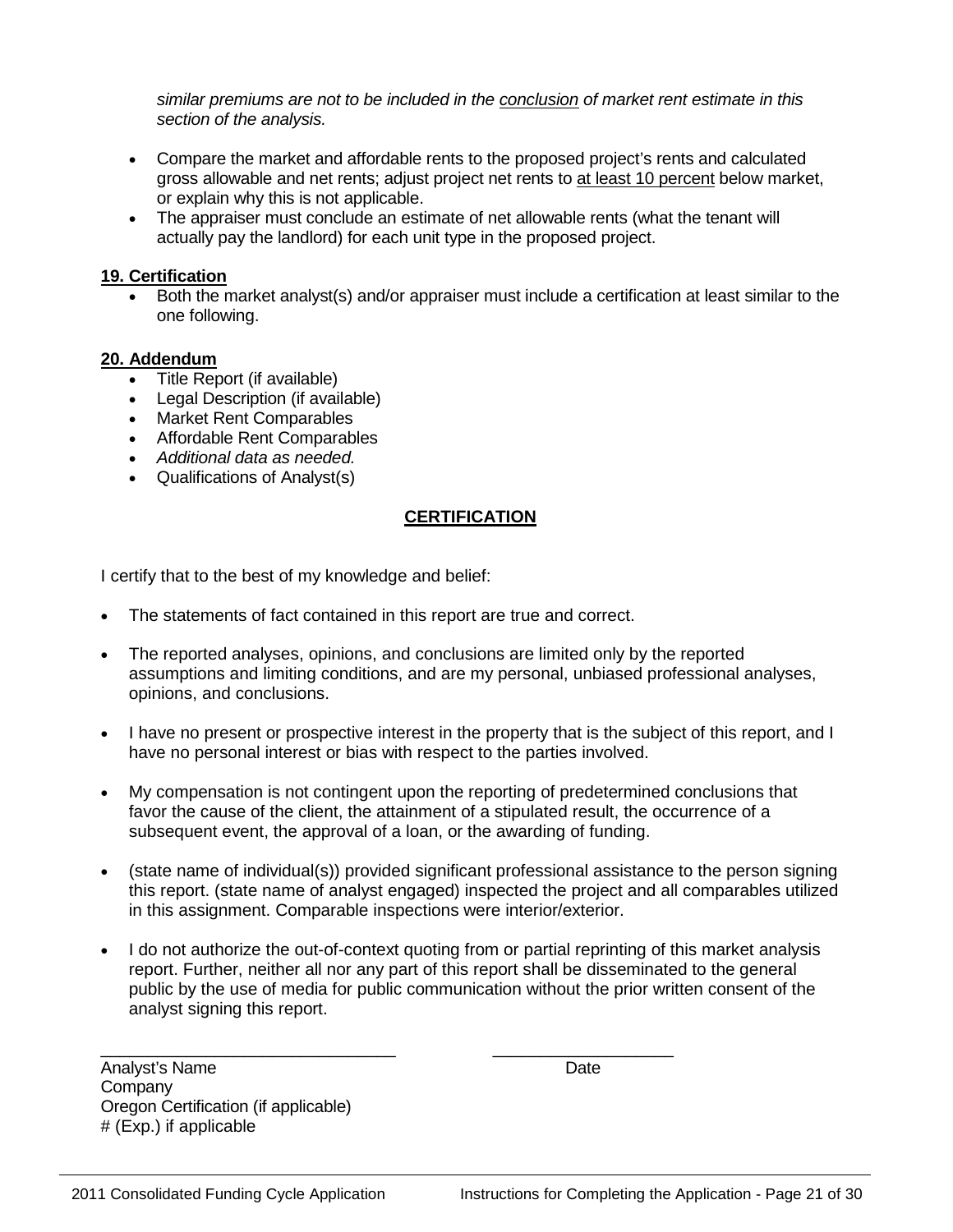# **EXCEPTIONS FOR ACQUISITION/REHAB PROJECTS**

The LIHTC Guidelines for Market Analyses apply to all projects and properties for CFC applications. However, acquisition or acquisition/rehab projects do not always require the same level of detail for an adequate report.

Sponsors of Acquisition/Rehabilitation projects can submit a shorter analysis if the proposed project:

- The project is existing
- Does not propose significant "new" construction improvements to the subject site
- Does not propose any significant change in the tenant population or income levels
- Will resume stable operations immediately following rehabilitation
- Serves a stable or growing primary market area population
- No significant adverse employment changes are anticipated

If the project will continue to have project-based assistance (HUD, RD), additional credence for exception is evident.

The essence of the above bullets is that the overall risk level of the project will not change significantly from its current and known position. If the project displays the above applicable characteristics, the following guidelines do not have to be included in the LIHTC Market Analysis. All other guidelines remain in effect. If any uncertainty exists with the sponsor or market analyst regarding exceptions, please contact the OHCS market analyst.

### **8. Regional Analysis** – modify as follows:

• Reduce the scope of the Regional Analysis to current data and projected trends supporting the points for previous exceptions. Answer the question "Does the current and forecast economy of the area support the proposed project?"

### **13. Demand Analysis**

- **4) Absorption Analysis** except all
- **6) Demographic Analysis** except all

**14. Supply Analysis** – except the following five points only

1) Existing Supply: Inventory of the existing competitive supply by age, structure type, unit type, and income levels.

*Note: OHCS maintains a continually updating existing and proposed list of affordable inventory in the State. The list is not considered complete and all data should be verified for accuracy. The list is available from the OHCS website.* 

- 2) Proposed Supply: Inventory the proposed (pipeline) supply competitive with the project by income band and unit type. Evaluate the probability and timing of each project's entry in the market.
- 4) Building permit data analyzed and discussed as applicable to the project.
- 5) Demolitions and conversions treated.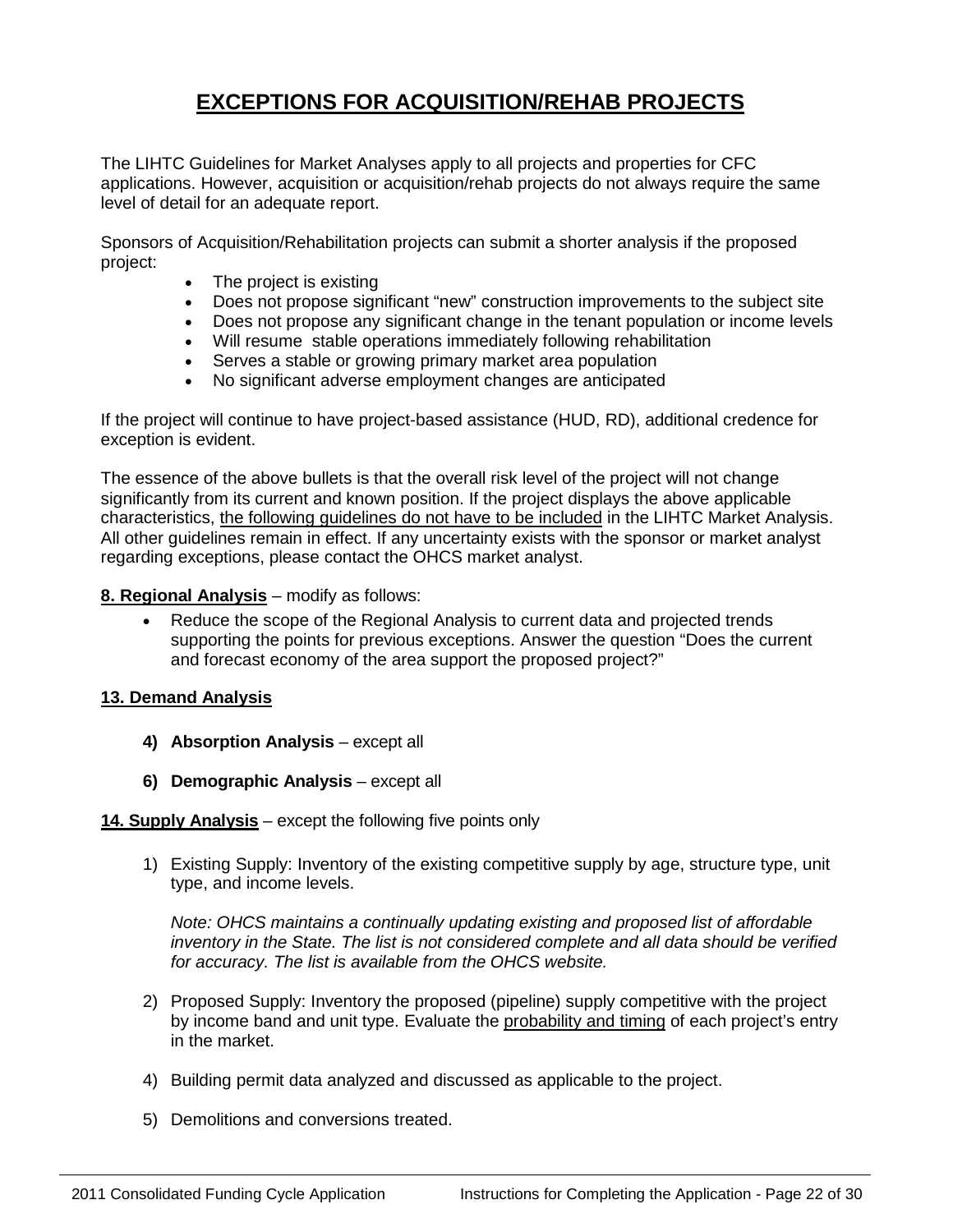7) Conclusions are specific to project's household income and unit types.

### **15. Reconciled Estimate of Marginal Demand** – Modify as follows

Provide a brief and concise reconciliation of supply and demand factors that illustrate continued demand for the subject property

### **16. Capture Rate Development** - except all

### **17. Conventional Market-rate Market** – except only the following bullet:

• If the project is new or proposed construction, research at least five similar complexes built prior to 1995 and discuss rents as compared to the project. Are the project rents at, below, or above this group of rents? Quantify the difference.

# **PART 8: SPONSOR CAPACITY**

This section helps OHCS determine if the applicant has experience with the type of funding requested, in developing this type of housing previously, and has composed a competent development team.

The section contains nine narrative questions, five tables, instructions for sponsor capacity for asset management, and Asset Management Request form for the applicant to complete. Limit the response to each narrative question to one-half page, *use 11 or 12-point type.*

# **PART 9: FINANCIAL FEASIBLITY AND READINESS TO PROCEED**

NOTE: Question #1 in this Section does not have a page length limitation. Limit the response to each narrative question to one-half page, *use 11 or 12-point type.*

### **PROPOSED PROJECT SCHEDULE**

The project schedule should be accurate and the timelines should be consistent with the requirements of the project's components, such as providing adequate time to complete acquisition or satisfaction of funding conditions.

### **FINANCIAL ASSUMPTIONS**

Explain how you built the development and operating budgets. For each line item of the pro forma Uses of Funding, Income and Expenses spreadsheets, explain the source or justification of the budgetary amounts used. Provide detailed information and do not combine line items. *Points may not be given for Non-descript answers*. Team Reviews will determine if sufficient information was given for each question.

### **NON-OHCS SOURCES TABLE**

Indicate the amount, source, terms and status of all non-OHCS funds and potential communitybased resources for this project. Complete the narrative request which follows the table.

### **DEVELOPER FEE**

Complete the table to show the total developer fee requested, including consultant fee and project management fee, if applicable. OHCS considers a project management fee, or construction management fee, paid to the project owner, developer, contractor or consultant is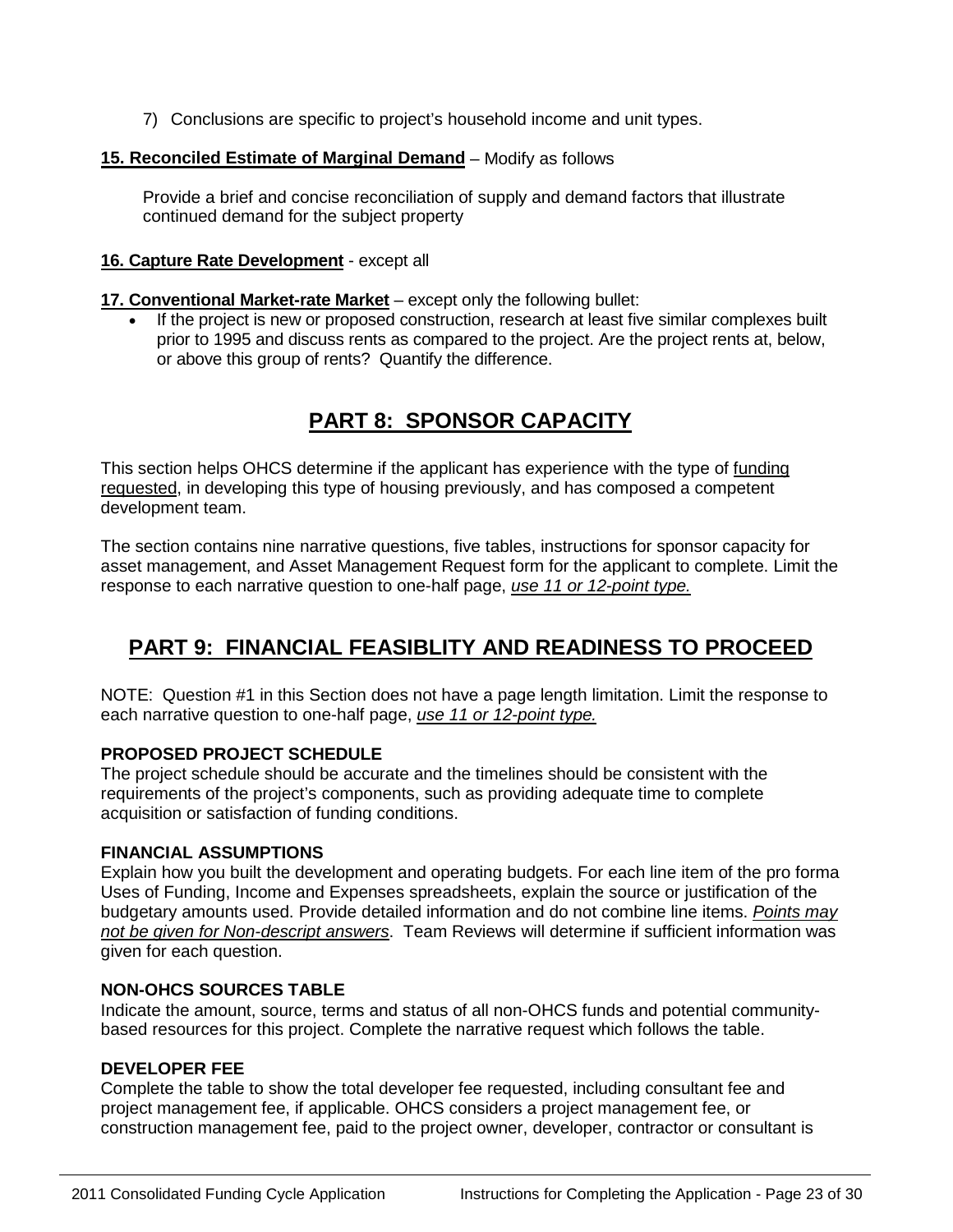the total developer fee (and subject to the 15 percent cap). If you propose to hire a third-party to oversee construction, then the project management fee is separate. The Uses of Funding worksheet now contains a "Third Party Construction Management Fee" for this line item. The applicant should make clear who receives the project management or construction management fee. If the consultant, sponsor, co-applicant, or any other related party will receive compensation for construction oversight, that payment will be considered part of the developer fee. If your project receives an award of funds, you will be asked to submit a copy of the third party contract to the department.

### **CONTRACTOR OVERHEAD AND PROFIT**

The general contractor/builder's profit may not exceed 14 percent of the total hard construction costs less contractor overhead, profit and general conditions, regardless of the funding source. If an identity of interest exists, the general contractor/builder's profit may not exceed 10 percent of the total hard construction costs less contractor overhead, profit and general conditions. (*For hard construction cost, use only the subtotal from the "Construction Costs" section of the Uses of Funding form*).

Builder's profit shall include all of the following: Profit

- overhead
- general requirements
- and project management fees associated with construction.

Builders' Risk Insurance and/or a performance bond may be a separate line item and is not included in the percentage.

#### **HOW THE PROJECT WILL REMAIN AFFORDABLE OVER THE ENTIRE PERIOD OF AFFORDABILITY.**

Explain how you plan to control future costs such as management and operating expenses. What do you plan to do when property tax reductions, federal or state tax credits, or other subsidies expire? If the pro forma shows the cash flow diminishing over time or becoming negative, explain how you will maintain a positive cash flow.

### **EXISTING SUBSIDIES WITH ACQUISITION PROJECTS**

Indicate all rental assistance and subsidy that are now with the project.

#### **PROJECT-BASED RENTAL ASSISTANCE**

Include only those project-based rental assistance (PBA) sources from which you have commitments for post-construction/rehabilitation. The PBA should be an expected resource for more than one year, preferably for a minimum of 20 years, or under an existing renewable contract.

#### **PRESERVATION OR EXPIRING USE**

If the proposed project is preservation of a HUD or RD financed project or an expiring LIHTC project, detail the status of sale or transfer transactions. Complete the "Status of Negotiations" table. Make sure this information is consistent with your responses in other sections of the application.

#### **EXISTING TENANT SURVEY**

You must complete this form for all projects occupied at the time of application, regardless of the funding source(s) requested.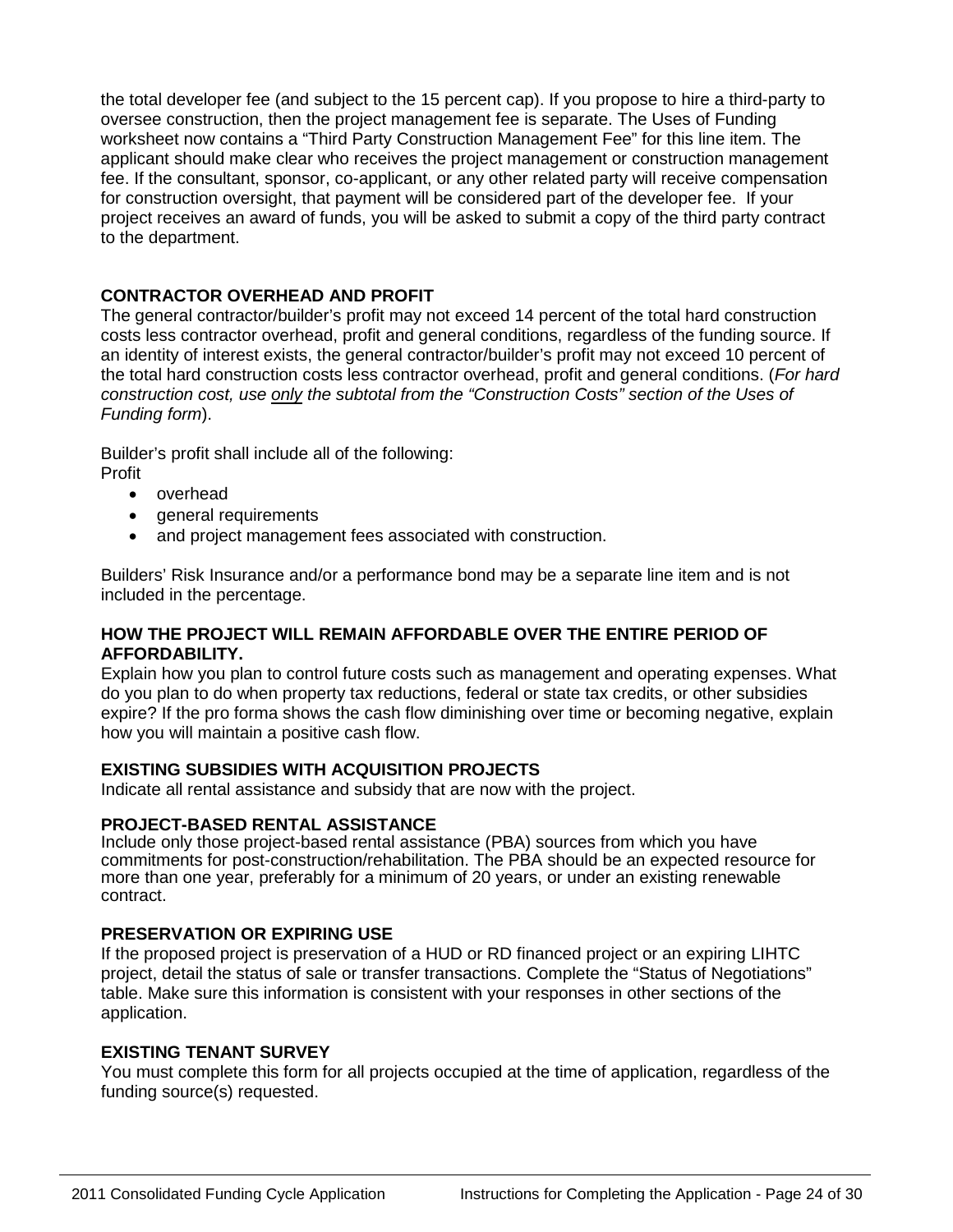### **TENANT RELOCATION**

Complete this form if the proposed project will relocate (permanently or temporarily) any household or business. Complete the entire form for OHCS HOME applications. If you do not request HOME, answer only the first five questions. Limit the response to each narrative question to one-half page, *use 11 or 12-point type.*

# **PART 10: EXCEL PRO FORMA SPREADSHEETS**

OHCS has organized the pages of the Excel workbook in a different order than how they are listed on the Application Submittal Checklist. The most-used pages appear at the front. Insert the hardcopy spreadsheets in the same order as they are listed on the Application Submittal Checklist.

OHCS has protected the cells without a password to help you avoid changing their content. If you wish to change data in a protected cell, use the "Tools" tab to unprotect the cell.

Fill in the project name on the Sources of Funding page. The spreadsheet will automatically link it throughout the workbook..

Fill in the date on each spreadsheet page. The spreadsheeet will not link the date through the workbook to allow pages to reflect revision dates.

OHCS has embedded "comments" in the cells to help you provide correct information.

Generally, OHCS has highlighted (in yellow) the cells in which you will enter data. The exception to this is Sources of Funding page.

### **Sources of Funding page**

Note: If the project is a mixed-use project with a commercial/retail component, go to the row that has A, B, C, etc. and highlight columns F and I. In the shaded area, right click your mouse and select "Unhide" at the bottom. This will reveal the Commercial input column. Input information according to the instructions that follow:

Fill in Project name and date at the top of the page.

Enter source dollar amounts in their proper locations. Be sure to include Commercial if applicable.

If you are applying for LIHTC, do not attempt to enter numbers in the cell labelled "LIHTC equity." The spreadsheet will automatically fill this cell after you complete the Calculation of Tax Credit page.

#### **Uses of Funding page**

Note: If the project is a mixed-use project with a commercial/retail component, go to the row that has A,B,C, etc. and highlight columns C and E. In the shaded area, right click your mouse and select "Unhide" at the bottom. This will reveal the Commercial input column. Input information according to the instructions that follow:

Fill in date cell.

Put an "x" in "acq/rehab" cell if you want funding for an acquistion rehabilitation application. This will enable the spreadsheet to correctly calculate the developer fee.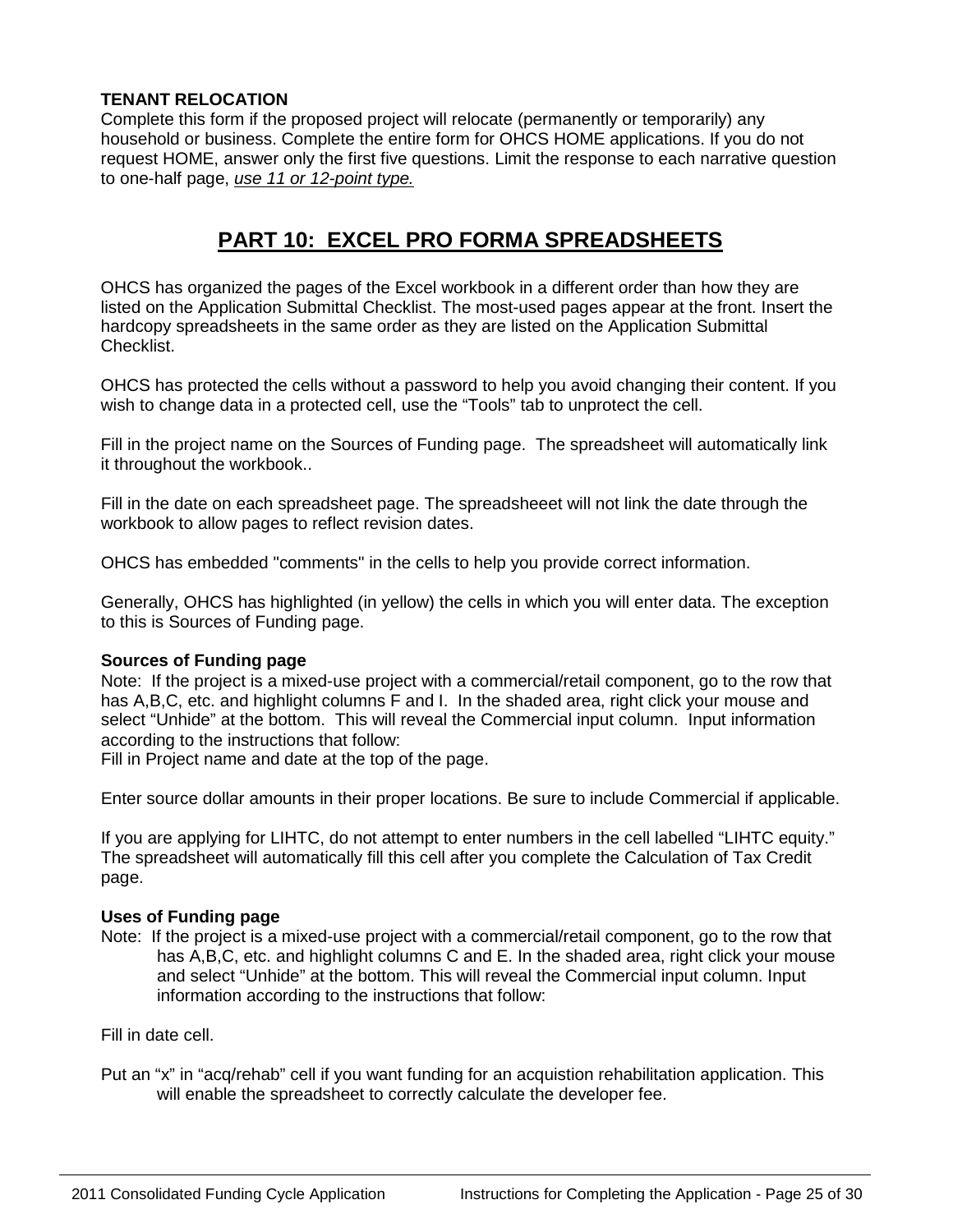Fill in IRS set aside (only if requesting LIHTC). See comments for that cell.

Enter square footage for Residential areas, Common Areas, Commercial/other areas.

The spreadsheet will calculate the Total Square Footage based on these entries.

Cost column

- Enter costs by line item. "Other" lines for "other" costs have been provided, however most costs should fit into the pre-labeled line items.
- Do not combine line items or request "see above" or "see below."
- Show contractor's profit, overhead and general conditions as separate line items.

"Cost per unit," "square foot" and "percent of total" columns

• These columns will be calculated automatically. The calculations will be based on the residential and common areas only.

Funding Source column

• List actual funding source, e.g., HOME, Trust Fund, permanent loan, donation. Even though the sources will often change during the development of the project. Reviewers of the application need to determine if you propose to use the fund sources for eligible costs.

Reasonably Expected Basis and Estimate Gross Expended columns

• Complete these columns only if you are requesting LIHTC.

Bottom of second page

• The workbook will automatically calculate and complete these cellls. If the "Surplus or Gap" cell shows a positive or negative number, then the Sources and Uses do not match by that amount. Go back and find your error.

#### **Housing Operating Budget - Income page**

Enter date at top of page.

Enter County name at top of the page. If this is not done, the formulas for Median Income % will not work.

Every applicant must complete this page, including those that request OAHTC.

In the "Unit Size" column, enter the following designations for appropriate unit sizes:

- SRO use for single resident occupancy
- 0 use for efficiencies or studio apartments
- 1 use for one bedrooms
- 2 use for two bedrooms
- 3 use for three bedrooms
- continue in this manner

"Number of Baths" column - use .5, 1, 1.5, 2, etc.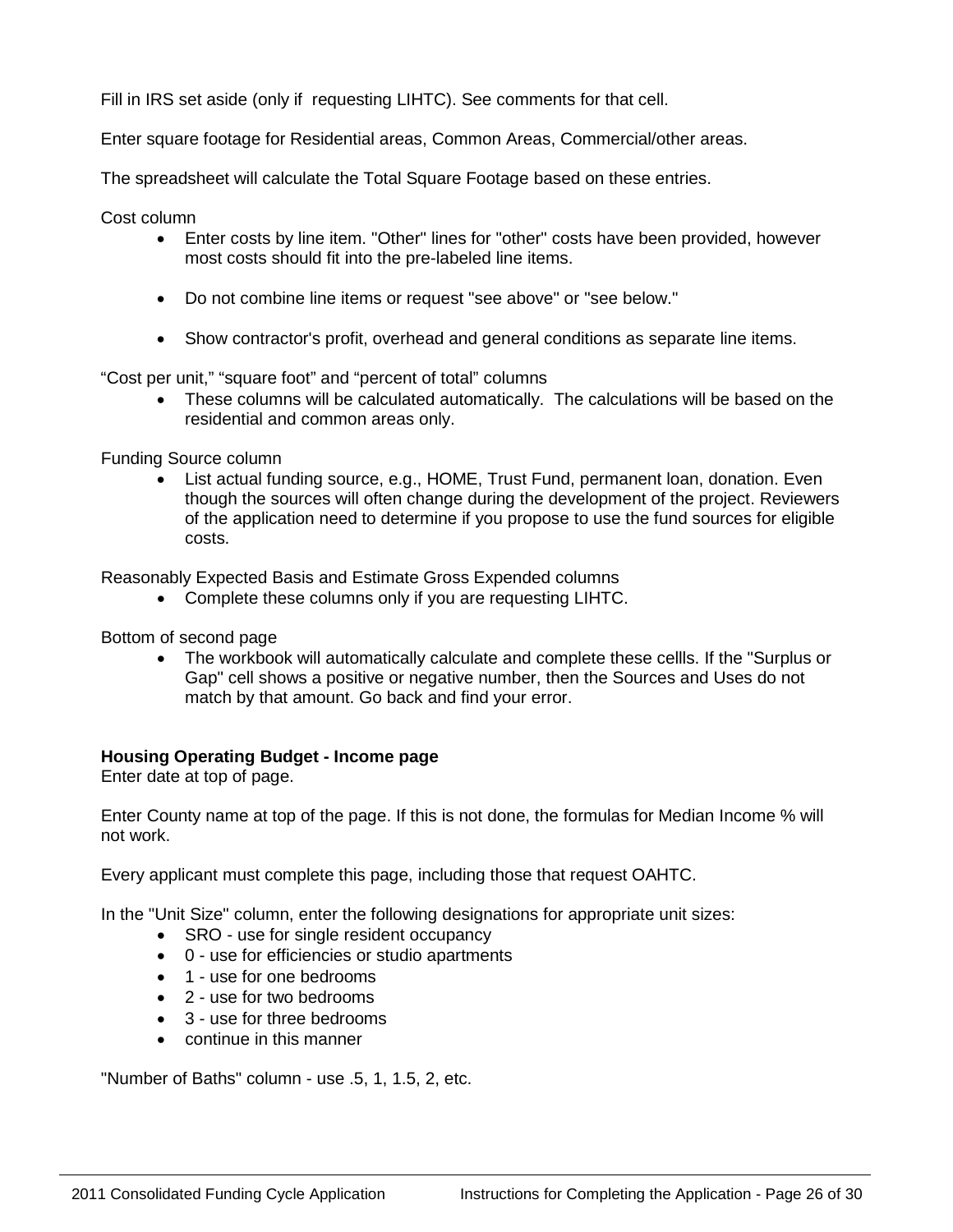"Median Income %" column. Both the "Income without OAHTC" and the "Income with OAHTC" pages use formulas to automatically calculate the percentage of median income. OHCS will consider the percentages to be expressed as a not-to-exceed percent of median income in 10 percent intervals. For example, if the percentage of median income is calculated by the formula to be 43 percent, then OHCS will consider the not-to-exceed percentage of median income to be 50 percent. OHCS will use these not-to-exceed percentages in all legal agreements and declarations between the sponsor and the state. Direct questions about this policy to your RAD.

If you are requesting OAHTC, you must complete this page and the "Income with OAHTC" page found later in the workbook.

Enter the total income for Service Revenue and any Other Revenue for the project in the "Total Annual Income" column. This is the annual income for all units using the service or other project revenue as project income.

The spreadsheet defaults the Annual Inflation Rate Factor for income to 2 percent. If you use a different rate, you must explain why in the Financial Description section of the application. The same applies to the default 5 percent vacancy rate at the bottom of the page.

The spreadsheet does not allow the Inflation Factor to vary on a line item-by-line item basis.

#### **Housing Operating Budget - Expenses**

Enter date at top of page.

The Annual Inflation Rate Factor at the top of the page is defaulted to 3 percent. If you change this rate, you must support the change in the Financial Description narrative.

Complete only the highlighted? Cells, the spreadsheet will automatically calculate and complete the other cells.

In the Permanent Loan row, enter the interest rate, term and loan amount. If you are requesting OAHTC, show the original interest rates, not the rate after you apply the OAHTC.

The spreadsheet will copmlete the OAHTC permanent loan row using the information you entered on the OAHTC calculation page.

Enter any portion of the permanent loan that is not affected by the OAHTC reduction in the "Portion of loan w/o OAHTC" row.

Amortized Debt row should include HOME loans, Trust Fund loans, Partnership loans, etc.

This spreadsheet page will calculate cash flow projections up to 30 years, but only prints the first five years. After that point, it shows only years 10, 15, 20 and 30.

#### **Utility Allowance Information**

Enter date at top of page.

Enter data as requested by the form.

Provide a copy of the source of the Utility Allowance Calculation (Housing Authority, etc.).

### **Commercial Operating Budget – Income page**

Enter date at top of page.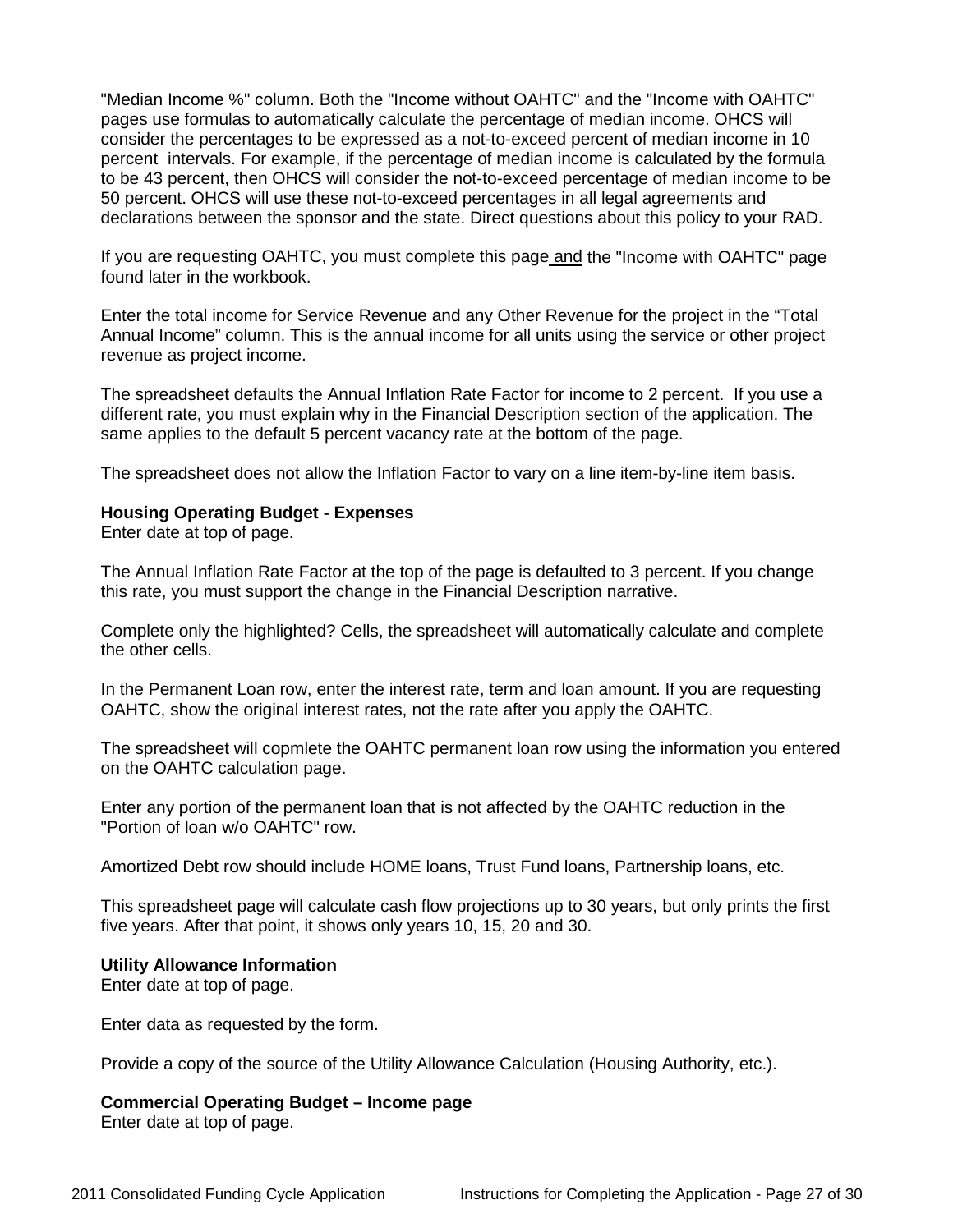The Annual Inflation Rate Factor at the top of the page is defaulted to 2 percent. If you change this rate, you must justify the change in the Financial Description narrative.

Complete only the highlighted Cells, the spreadsheet will automatically calculate and complete the other cells.

#### **Commercial Operating Budget – Expenses page**

Enter date at top of page.

The Annual Inflation Rate Factor at the top of the page is defaulted to 3%. This may be changed but the change must be justified in the Financial Description narrative.

Complete only the highlighted Cells, the spreadsheet will automatically calculate and complete the other cells.

In the Permanent Loan row, enter the interest rate, term and loan amount for the commercial loan.

This spreadsheet page will calculate cash flow projections up to 30 years, but only prints the first five years. After that point, it shows only years 10, 15, 20 and 30.

#### **Proforma Summary page**

Enter date at the top of the page.

This page requires no other data entry from the applicant.

Be sure to submit this summary page with the pro forma sheets.

#### **Project Summary page**

Enter date at the top of the page.

This page requires no other data entry from the applicant.

Be sure to submit this summary page with the pro forma sheets.

#### **Calculation of Tax Credit page**

Only applicants requesting LIHTC need submit this page.

Enter date at the top of the page.

Place an "X" under either "yes" or "no" regarding Qualified Census Tract or Difficult to Develop designations. If "yes", the spreadsheet will automatically calculate the 130 percent.

Enter the applicable fraction in the appropriate cell.

Input the amount of tax credit requested and the tax credit yield. If the yield contains fractions of cents, enter it as a decimal of up to 3 places. The spreadsheet will calculate the tax credit equity and link it to the Sources of Funding page.

### **Housing Operating Budget - Income with OAHTC page**

Only applicants requesting OAHTC must submit this page.

Enter date at the top of the page.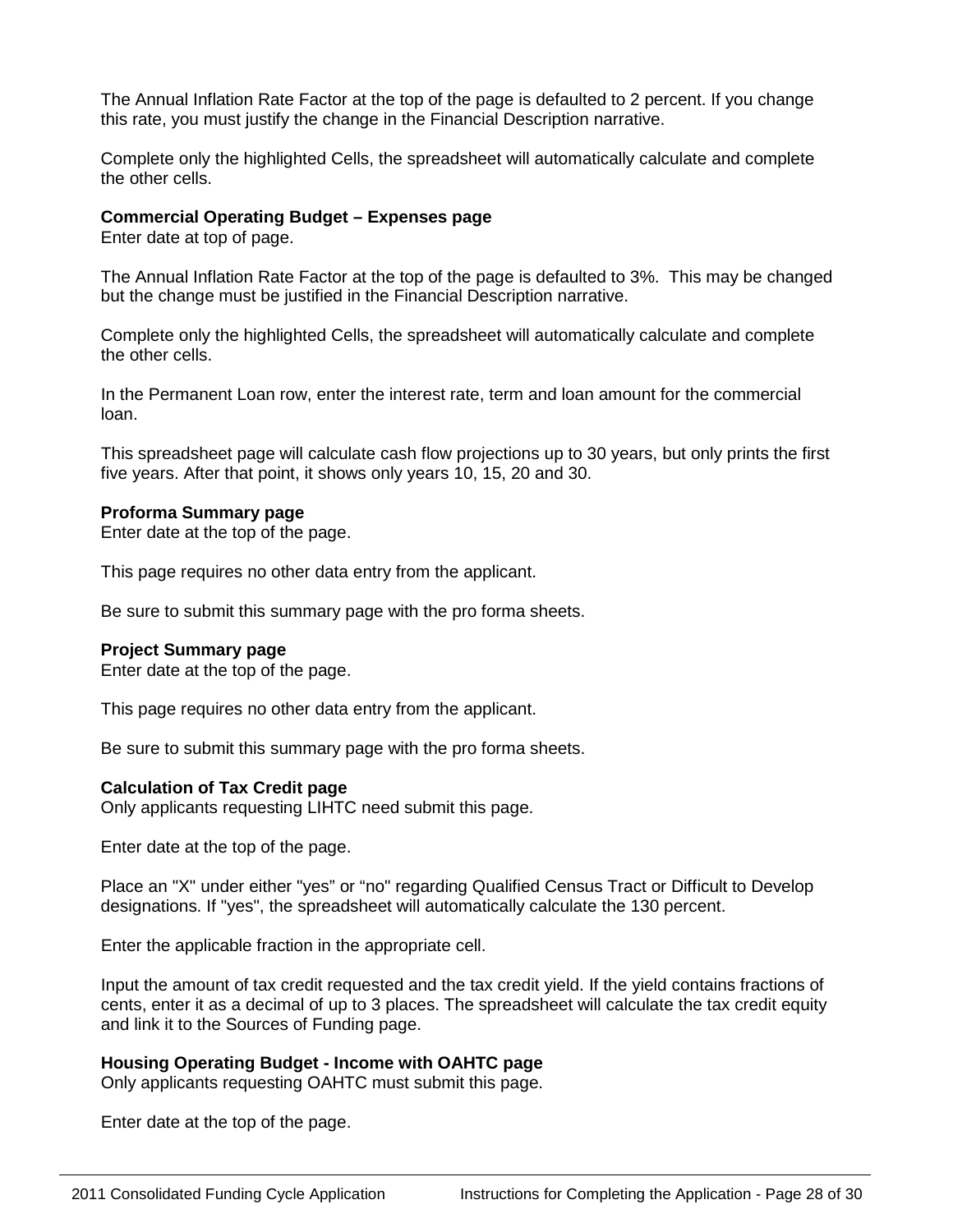In the "Unit Size" column, enter the following designations for appropriate unit sizes:

- SRO use for single resident occupancy
- 0 use for efficiencies or studio apartments
- 1 use for one bedrooms
- 2 use for two bedrooms
- 3 use for three bedrooms
- continue in this manner

"Number of Baths" column - use .5 or 1 or 1.5 or 2, etc.

"Median Income %" column. Both the "Income" and the "Income with OAHTC" pages use formulas to automatically express the percentage of median income. OHCS will consider the percentages to be expressed as a not-to-exceed percentage of median income in 10 percent intervals. For example, if the percentage of median income is calculated by the formula to be 43 percent, then OHCS will consider the not-to-exceed percentage of median income to be 50 percent. OHCS will use these not-to-exceed percentages in all legal agreements and declarations between the sponsor and the state. Direct questions about this policy to your RAD.

Enter the total income for Service Revenue and any Other Revenue for the project in the "Total Annual Income" column. This is the annual income for all units using the service or other project revenue as project income.

The spreadsheet defaults the Annual Inflation Rate Factor for income to 3 percent. If you use a different rate, you must explain why in the Financial Description section of the application. The same applies to the default 5 percent vacancy rate at the bottom of the page.

The spreadsheet does not allow the Inflation Factor to vary on a line item-by-line item basis.

#### **OAHTC Rent Reduction Calculation**

Enter date at top of page.

Enter only the portion of the loan that is reduced by the Oregon Affordable Housing Tax Credits in the loan amount labeled "W/O OAHTC", as this is used to calculate the interest rate reduction, so the portion at full rate does not need to be in the OAHTC calculation page.

Input data in shaded cells and the spreadsheet will calculate and complete the other cells.

Pass through requirements and amounts are shown just above the Loan Amortization section. The pass through number must be positive (or "over").

### **PART 11: CONSTRUCTION COST DOCUMENTS**

In this section, attach the document(s) used to determine construction or rehabilitation costs. A full explanation of the required materials is provided in the Application Overview section.

# **PART 12: SUPPLEMENTAL HOME FORMS PART 13: SUPPLEMENTAL LIHTC FORMS PART 14: SUPPLEMENTAL LIW FORMS PART 15: SUPPLEMENTAL OAHTC FORMS**